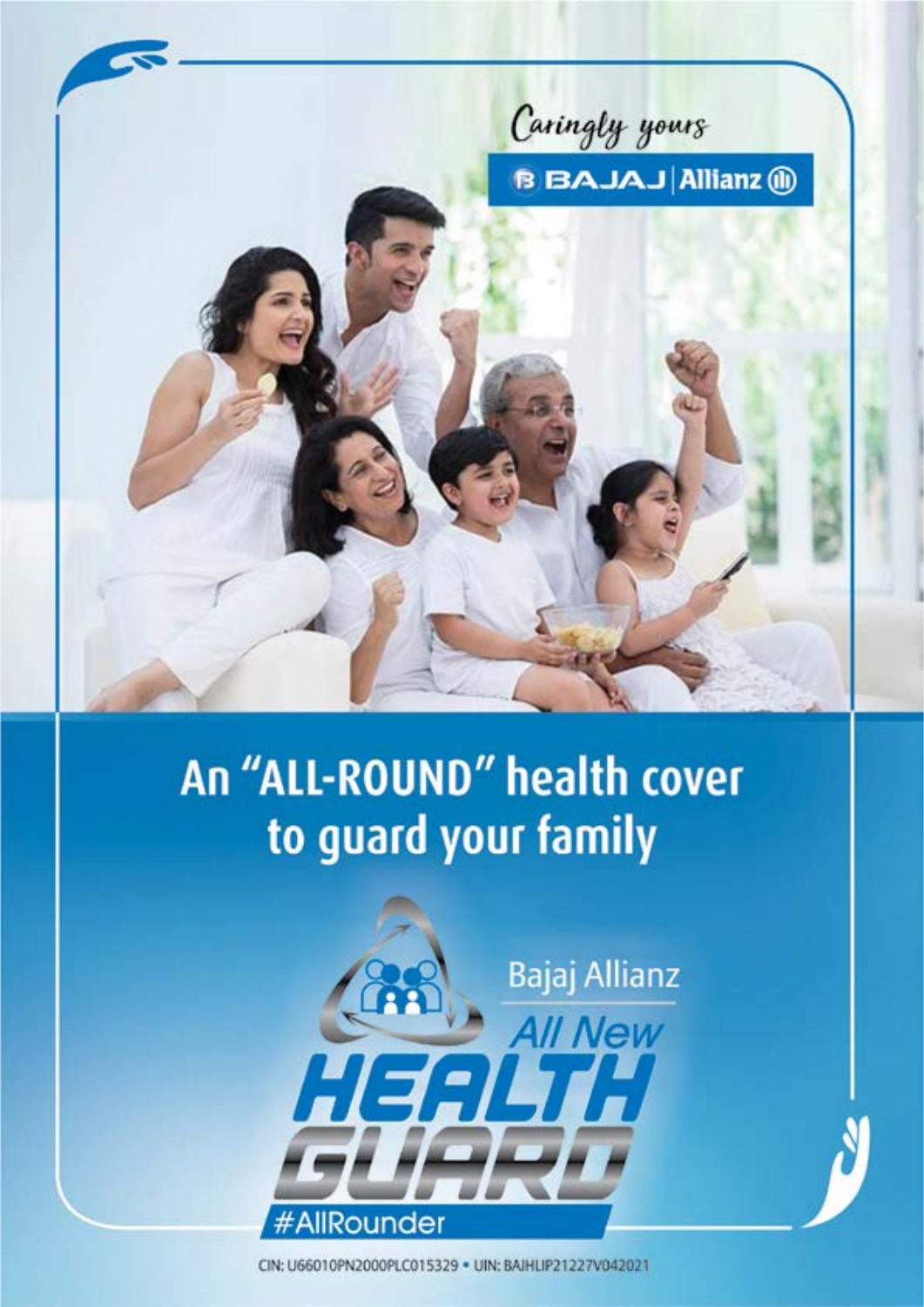## Internal Tariff

Note: The premiums are in INR and exclusive of GST \*The Below mentioned premium rates are for Zone A

| <b>Health Guard Silver (Individual)</b> |          |          |  |  |  |
|-----------------------------------------|----------|----------|--|--|--|
| Policy Holder Age/SI                    | 1,50,000 | 2,00,000 |  |  |  |
| 3m-20 years                             | 3,550    | 4,000    |  |  |  |
| 21-25 years                             | 4,900    | 5,500    |  |  |  |
| 26-30 years                             | 5,400    | 6,050    |  |  |  |
| 31-35 Years                             | 5,700    | 6,400    |  |  |  |
| 36-40 Years                             | 6,500    | 7,250    |  |  |  |
| 41-45 Years                             | 7,750    | 8,700    |  |  |  |
| 46-50 Years                             | 10,250   | 11,500   |  |  |  |
| 51-55 Years                             | 13,300   | 14,950   |  |  |  |
| 56-60 Years                             | 17,650   | 19,800   |  |  |  |
| 61-65 Years                             | 24,450   | 27,450   |  |  |  |
| 66-70 Years                             | 33,450   | 37,550   |  |  |  |
| 71-75 Years                             | 42,650   | 47,850   |  |  |  |
| 76 and above                            | 47,950   | 53,800   |  |  |  |

#### **Health Guard – Silver Plan (Individual)**

#### **Health Guard – Gold Plan (Individual)**

|                        | <b>Health Guard Gold (Individual)</b> |          |          |          |           |           |           |           |           |           |           |           |           |
|------------------------|---------------------------------------|----------|----------|----------|-----------|-----------|-----------|-----------|-----------|-----------|-----------|-----------|-----------|
| Age<br>Band            | 3,00,000                              | 4,00,000 | 5,00,000 | 7,50,000 | 10,00,000 | 15,00,000 | 20,00,000 | 25,00,000 | 30,00,000 | 35,00,000 | 40,00,000 | 45,00,000 | 50,00,000 |
| $3m-20$<br>Yrs         | 5,050                                 | 5,600    | 5,900    | 6,400    | 6,850     | 7,600     | 8,200     | 8,650     | 9,050     | 9,400     | 9,700     | 10.000    | 10,250    |
| $21 - 25$<br>Yrs       | 6,950                                 | 7,700    | 8,100    | 8,800    | 9,400     | 10,500    | 11,250    | 11,900    | 12,450    | 12,950    | 13,350    | 13,750    | 14,100    |
| 26-30<br>Yrs           | 7,650                                 | 8,450    | 8,900    | 9,700    | 10,350    | 11,550    | 12,400    | 13,100    | 13,700    | 14,200    | 14,700    | 15,150    | 15,550    |
| 31-35<br>Yrs           | 8,100                                 | 9,000    | 9,450    | 10,300   | 11,000    | 12,250    | 13,150    | 13,900    | 14,550    | 15,100    | 15,600    | 16,050    | 16,500    |
| 36-40<br>Yrs           | 9,150                                 | 10,150   | 10,700   | 11,650   | 12,450    | 13,800    | 14,850    | 15,700    | 16,400    | 17,050    | 17,600    | 18,150    | 18,600    |
| $41 - 45$<br>Yrs       | 10,900                                | 12,100   | 12,750   | 13,900   | 14,900    | 16,500    | 17,700    | 18,700    | 19,600    | 20,350    | 21,050    | 21,650    | 22,250    |
| 46-50<br>Yrs           | 14,350                                | 15,950   | 16,850   | 18,350   | 19,700    | 21,750    | 23,350    | 24,700    | 25,850    | 26,850    | 27,750    | 28,550    | 29,300    |
| 51-55<br>Yrs           | 18,600                                | 20,650   | 21,800   | 23,800   | 25,500    | 28,150    | 30,250    | 31,950    | 33,450    | 34,750    | 35,900    | 37,000    | 37,950    |
| 56-60<br>Yrs           | 24,550                                | 27,300   | 28,850   | 31,450   | 33,800    | 37,200    | 39,950    | 42,250    | 44,200    | 45,900    | 47,450    | 48,900    | 50,150    |
| 61-65<br>Yrs           | 33,950                                | 37,800   | 39,900   | 43,600   | 46,800    | 51,500    | 55,350    | 58,500    | 61,200    | 63,550    | 65,700    | 67,650    | 69,450    |
| 66-70<br>Yrs           | 46,400                                | 51,600   | 54,550   | 59,550   | 64,000    | 70,350    | 75,600    | 79,900    | 83,600    | 86,850    | 89,800    | 92,450    | 94,900    |
| $71 - 75$<br>Yrs       | 59,100                                | 65,750   | 69,500   | 75,850   | 81,550    | 89,600    | 96,250    | 1,01,750  | 1,06,450  | 1,10,600  | 1,14,350  | 1,17,750  | 1,20,850  |
| 76 Yrs<br>and<br>above | 66,400                                | 73,900   | 78,100   | 85,300   | 91,700    | 1,00,750  | 1,08,200  | 1,14,350  | 1,19,650  | 1,24,350  | 1,28,550  | 1,32,350  | 1,35,850  |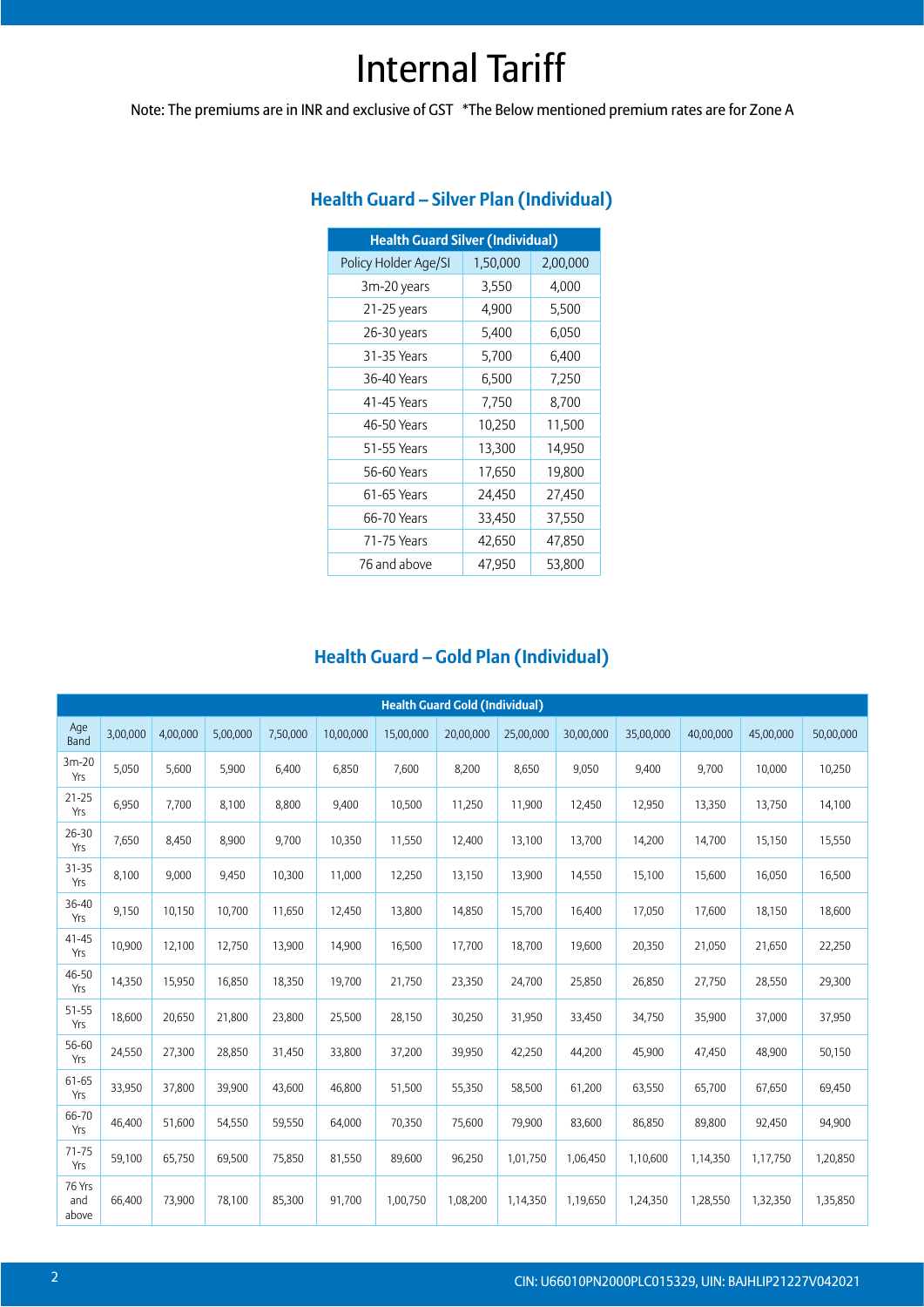#### Health Guard - Platinum Plan (Individual) \*A= Adult, \*\*C= Child

|                    | <b>Health Guard Platinum (Individual)</b> |          |           |           |           |           |           |           |           |           |           |           |             |
|--------------------|-------------------------------------------|----------|-----------|-----------|-----------|-----------|-----------|-----------|-----------|-----------|-----------|-----------|-------------|
| Age<br><b>Band</b> | 5,00,000                                  | 7,50,000 | 10,00,000 | 15,00,000 | 20,00,000 | 25,00,000 | 30,00,000 | 35,00,000 | 40,00,000 | 45,00,000 | 50,00,000 | 75,00,000 | 1,00,00,000 |
| $3m-20$<br>Yrs     | 6,550                                     | 7,100    | 7,600     | 8,450     | 9,050     | 9,550     | 9,950     | 10,250    | 10,550    | 10,850    | 11,100    | 12,150    | 13,000      |
| $21 - 25$<br>Yrs   | 8,950                                     | 9,750    | 10,400    | 11,550    | 12,400    | 13,100    | 13,600    | 14,050    | 14,500    | 14,850    | 15,200    | 16,700    | 17,850      |
| 26-30<br>Yrs       | 9,900                                     | 10,750   | 11,500    | 12,750    | 13,700    | 14,450    | 15,050    | 15,550    | 16,000    | 16,400    | 16,800    | 18,400    | 19,700      |
| 31-35<br>Yrs       | 10,600                                    | 11,550   | 12,350    | 13,700    | 14,700    | 15,500    | 16,100    | 16,650    | 17,150    | 17,600    | 18,000    | 19,700    | 21,050      |
| 36-40<br>Yrs       | 11,950                                    | 13,000   | 13,900    | 15,400    | 16,550    | 17,450    | 18,150    | 18,750    | 19,300    | 19,800    | 20,250    | 22,200    | 23,700      |
| $41 - 45$<br>Yrs   | 14,200                                    | 15,450   | 16,550    | 18,350    | 19,650    | 20,750    | 21,550    | 22,300    | 22,950    | 23,550    | 24,100    | 26,400    | 28,200      |
| 46-50<br>Yrs       | 18,700                                    | 20,400   | 21,850    | 24,100    | 25,900    | 27,350    | 28,400    | 29,350    | 30,200    | 31,000    | 31,750    | 34,800    | 37,200      |
| $51 - 55$<br>Yrs   | 24,100                                    | 26,300   | 28,200    | 31,100    | 33,350    | 35,250    | 36,650    | 37,850    | 39,000    | 40,000    | 41,000    | 44,900    | 48,000      |
| 56-60<br>Yrs       | 31,750                                    | 34,650   | 37,200    | 40,950    | 43,950    | 46,450    | 48,250    | 49,900    | 51,350    | 52,750    | 54,000    | 59,200    | 63,300      |
| 61-65<br>Yrs       | 43,800                                    | 47,800   | 51,350    | 56,500    | 60,650    | 64,100    | 66,600    | 68,850    | 70,900    | 72,800    | 74,550    | 81,750    | 87,450      |
| 66-70<br>Yrs       | 59,750                                    | 65,200   | 70,050    | 77,000    | 82,700    | 87,350    | 90,800    | 93,900    | 96,700    | 99,300    | 1,01,650  | 1,11,550  | 1,19,350    |
| $71 - 75$<br>Yrs   | 75,950                                    | 82,950   | 89,150    | 97,950    | 1,05,150  | 1,11,150  | 1,15,500  | 1,19,450  | 1,23,000  | 1,26,300  | 1,29,350  | 1,41,950  | 1,51,850    |
| 76 and<br>above    | 85,350                                    | 93,200   | 1,00,150  | 1,10,050  | 1,18,150  | 1,24,900  | 1,29,800  | 1,34,200  | 1,38,200  | 1,41,900  | 1,45,300  | 1,59,500  | 1,70,650    |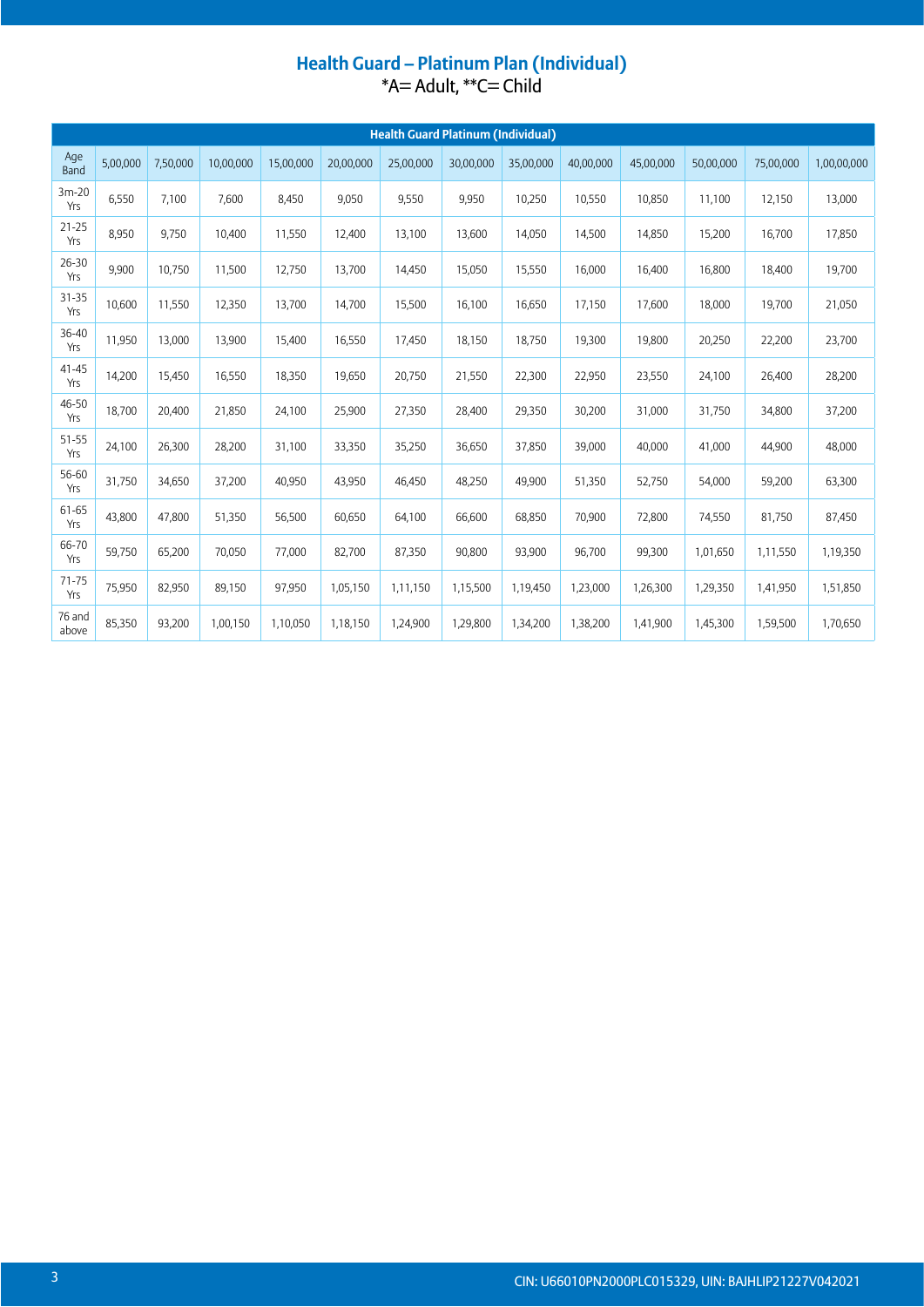#### **Health Guard – Silver Plan (Floater)** \*A= Adult, \*\*C= Child

| $1A^* + 1C^{**}$ |          |          |  |  |  |  |
|------------------|----------|----------|--|--|--|--|
| Age Band         | 1,50,000 | 2,00,000 |  |  |  |  |
| 3m-20 years      | 4,950    | 5,550    |  |  |  |  |
| 21-25 years      | 5,900    | 6,600    |  |  |  |  |
| 26-30 years      | 6,450    | 7,250    |  |  |  |  |
| 31-35 Years      | 6,850    | 7,700    |  |  |  |  |
| 36-40 Years      | 7,800    | 8,700    |  |  |  |  |
| 41-45 Years      | 9,300    | 10,450   |  |  |  |  |
| 46-50 Years      | 12,300   | 13,800   |  |  |  |  |
| 51-55 Years      | 16,000   | 17,950   |  |  |  |  |
| 56-60 Years      | 21,150   | 23,750   |  |  |  |  |
| 61-65 Years      | 29,350   | 32,950   |  |  |  |  |
| 66-70 Years      | 40,150   | 45,050   |  |  |  |  |
| 71-75 Years      | 51,150   | 57,450   |  |  |  |  |
| 76 and above     | 57,550   | 64,600   |  |  |  |  |

| $1A + 4C$    |          |          |  |  |  |  |
|--------------|----------|----------|--|--|--|--|
| Age Band     | 1,50,000 | 2,00,000 |  |  |  |  |
| 3m-20 years  | 10,650   | 11,950   |  |  |  |  |
| 21-25 years  | 11,450   | 12,850   |  |  |  |  |
| 26-30 years  | 11,750   | 13,150   |  |  |  |  |
| 31-35 Years  | 11,950   | 13,400   |  |  |  |  |
| 36-40 Years  | 12,400   | 13,900   |  |  |  |  |
| 41-45 Years  | 13,950   | 15,650   |  |  |  |  |
| 46-50 Years  | 18,450   | 20,700   |  |  |  |  |
| 51-55 Years  | 23,950   | 26,900   |  |  |  |  |
| 56-60 Years  | 31,750   | 35,650   |  |  |  |  |
| 61-65 Years  | 44,000   | 49,400   |  |  |  |  |
| 66-70 Years  | 60,200   | 67,600   |  |  |  |  |
| 71-75 Years  | 76,750   | 86,150   |  |  |  |  |
| 76 and above | 86,300   | 96,850   |  |  |  |  |

| $2A + 2C$    |          |          |  |  |  |  |
|--------------|----------|----------|--|--|--|--|
| Age Band     | 1,50,000 | 2,00,000 |  |  |  |  |
| 3m-20 years  | 8,500    | 9,550    |  |  |  |  |
| 21-25 years  | 10,100   | 11,350   |  |  |  |  |
| 26-30 years  | 10,750   | 12,000   |  |  |  |  |
| 31-35 Years  | 11,150   | 12,450   |  |  |  |  |
| 36-40 Years  | 12,050   | 13,500   |  |  |  |  |
| 41-45 Years  | 13,950   | 15,650   |  |  |  |  |
| 46-50 Years  | 18,450   | 20,700   |  |  |  |  |
| 51-55 Years  | 23,950   | 26,900   |  |  |  |  |
| 56-60 Years  | 31,750   | 35,650   |  |  |  |  |
| 61-65 Years  | 44,000   | 49,400   |  |  |  |  |
| 66-70 Years  | 60,200   | 67,600   |  |  |  |  |
| 71-75 Years  | 76,750   | 86,150   |  |  |  |  |
| 76 and above | 86,300   | 96,850   |  |  |  |  |

| $1A + 2C$    |          |          |  |  |  |
|--------------|----------|----------|--|--|--|
| Age Band     | 1,50,000 | 2,00,000 |  |  |  |
| 3m-20 years  | 6,400    | 7,150    |  |  |  |
| 21-25 years  | 7,200    | 8,050    |  |  |  |
| 26-30 years  | 7,550    | 8,450    |  |  |  |
| 31-35 Years  | 8,000    | 9,000    |  |  |  |
| 36-40 Years  | 9,050    | 10,150   |  |  |  |
| 41-45 Years  | 10,850   | 12,200   |  |  |  |
| 46-50 Years  | 14,350   | 16,100   |  |  |  |
| 51-55 Years  | 18,650   | 20,900   |  |  |  |
| 56-60 Years  | 24,700   | 27,700   |  |  |  |
| 61-65 Years  | 34,250   | 38,450   |  |  |  |
| 66-70 Years  | 46,850   | 52,550   |  |  |  |
| 71-75 Years  | 59,700   | 67,000   |  |  |  |
| 76 and above | 67,100   | 75,350   |  |  |  |
|              |          |          |  |  |  |
|              |          |          |  |  |  |

|               | 2Α       |          |  |  |  |  |  |
|---------------|----------|----------|--|--|--|--|--|
| Age Band      | 1,50,000 | 2,00,000 |  |  |  |  |  |
| 3m-20 years   | 4,950    | 5,550    |  |  |  |  |  |
| $21-25$ years | 6,850    | 7,650    |  |  |  |  |  |
| 26-30 years   | 7,550    | 8,450    |  |  |  |  |  |
| 31-35 Years   | 8,000    | 9,000    |  |  |  |  |  |
| 36-40 Years   | 9,050    | 10,150   |  |  |  |  |  |
| 41-45 Years   | 10,850   | 12,200   |  |  |  |  |  |
| 46-50 Years   | 14,350   | 16,100   |  |  |  |  |  |
| 51-55 Years   | 18,650   | 20,900   |  |  |  |  |  |
| 56-60 Years   | 24,700   | 27,700   |  |  |  |  |  |
| 61-65 Years   | 34,250   | 38,450   |  |  |  |  |  |
| 66-70 Years   | 46,850   | 52,550   |  |  |  |  |  |
| 71-75 Years   | 59,700   | 67,000   |  |  |  |  |  |
| 76 and above  | 67,100   | 75,350   |  |  |  |  |  |

| $2A + 3C$ |          |  |  |  |  |  |
|-----------|----------|--|--|--|--|--|
| 1,50,000  | 2,00,000 |  |  |  |  |  |
| 10,650    | 11,950   |  |  |  |  |  |
| 12,250    | 13,750   |  |  |  |  |  |
| 12,850    | 14,400   |  |  |  |  |  |
| 13,250    | 14,850   |  |  |  |  |  |
| 14,150    | 15,900   |  |  |  |  |  |
| 15,700    | 17,600   |  |  |  |  |  |
| 20,500    | 23,000   |  |  |  |  |  |
| 26,650    | 29,900   |  |  |  |  |  |
| 35,300    | 39,600   |  |  |  |  |  |
| 48,900    | 54,900   |  |  |  |  |  |
| 66,900    | 75,100   |  |  |  |  |  |
| 85,250    | 95,700   |  |  |  |  |  |
| 95,900    | 1,07,650 |  |  |  |  |  |
|           |          |  |  |  |  |  |

| $1A + 3C$    |          |          |  |  |  |  |
|--------------|----------|----------|--|--|--|--|
| Age Band     | 1,50,000 | 2,00,000 |  |  |  |  |
| 3m-20 years  | 8,500    | 9,550    |  |  |  |  |
| 21-25 years  | 9,300    | 10,450   |  |  |  |  |
| 26-30 years  | 9,600    | 10,800   |  |  |  |  |
| 31-35 Years  | 9,800    | 11,000   |  |  |  |  |
| 36-40 Years  | 10,350   | 11,650   |  |  |  |  |
| 41-45 Years  | 12,400   | 13,900   |  |  |  |  |
| 46-50 Years  | 16,400   | 18,400   |  |  |  |  |
| 51-55 Years  | 21,300   | 23,900   |  |  |  |  |
| 56-60 Years  | 28,200   | 31,650   |  |  |  |  |
| 61-65 Years  | 39,100   | 43,900   |  |  |  |  |
| 66-70 Years  | 53,500   | 60,100   |  |  |  |  |
| 71-75 Years  | 68,200   | 76,600   |  |  |  |  |
| 76 and above | 76,700   | 86,100   |  |  |  |  |

| $2A + 1C$    |          |          |  |  |  |  |
|--------------|----------|----------|--|--|--|--|
| Age Band     | 1,50,000 | 2,00,000 |  |  |  |  |
| 3m-20 years  | 6,400    | 7,150    |  |  |  |  |
| 21-25 years  | 8,000    | 8,950    |  |  |  |  |
| 26-30 years  | 8,600    | 9,650    |  |  |  |  |
| 31-35 Years  | 9,150    | 10,250   |  |  |  |  |
| 36-40 Years  | 10,350   | 11,650   |  |  |  |  |
| 41-45 Years  | 12,400   | 13,900   |  |  |  |  |
| 46-50 Years  | 16,400   | 18,400   |  |  |  |  |
| 51-55 Years  | 21,300   | 23,900   |  |  |  |  |
| 56-60 Years  | 28,200   | 31,650   |  |  |  |  |
| 61-65 Years  | 39,100   | 43,900   |  |  |  |  |
| 66-70 Years  | 53,500   | 60,100   |  |  |  |  |
| 71-75 Years  | 68,200   | 76,600   |  |  |  |  |
| 76 and above | 76,700   | 86,100   |  |  |  |  |

| $2A + 4C$    |          |          |  |  |  |  |
|--------------|----------|----------|--|--|--|--|
| Age Band     | 1,50,000 | 2,00,000 |  |  |  |  |
| 3m-20 years  | 12,750   | 14,300   |  |  |  |  |
| 21-25 years  | 14,400   | 16,100   |  |  |  |  |
| 26-30 years  | 15,000   | 16,800   |  |  |  |  |
| 31-35 Years  | 15,400   | 17,250   |  |  |  |  |
| 36-40 Years  | 16,300   | 18,250   |  |  |  |  |
| 41-45 Years  | 17,850   | 20,000   |  |  |  |  |
| 46-50 Years  | 22,550   | 25,300   |  |  |  |  |
| 51-55 Years  | 29,300   | 32,850   |  |  |  |  |
| 56-60 Years  | 38,800   | 43,550   |  |  |  |  |
| 61-65 Years  | 53,800   | 60,400   |  |  |  |  |
| 66-70 Years  | 73,600   | 82,600   |  |  |  |  |
| 71-75 Years  | 93,800   | 1,05,300 |  |  |  |  |
| 76 and above | 1,05,450 | 1,18,400 |  |  |  |  |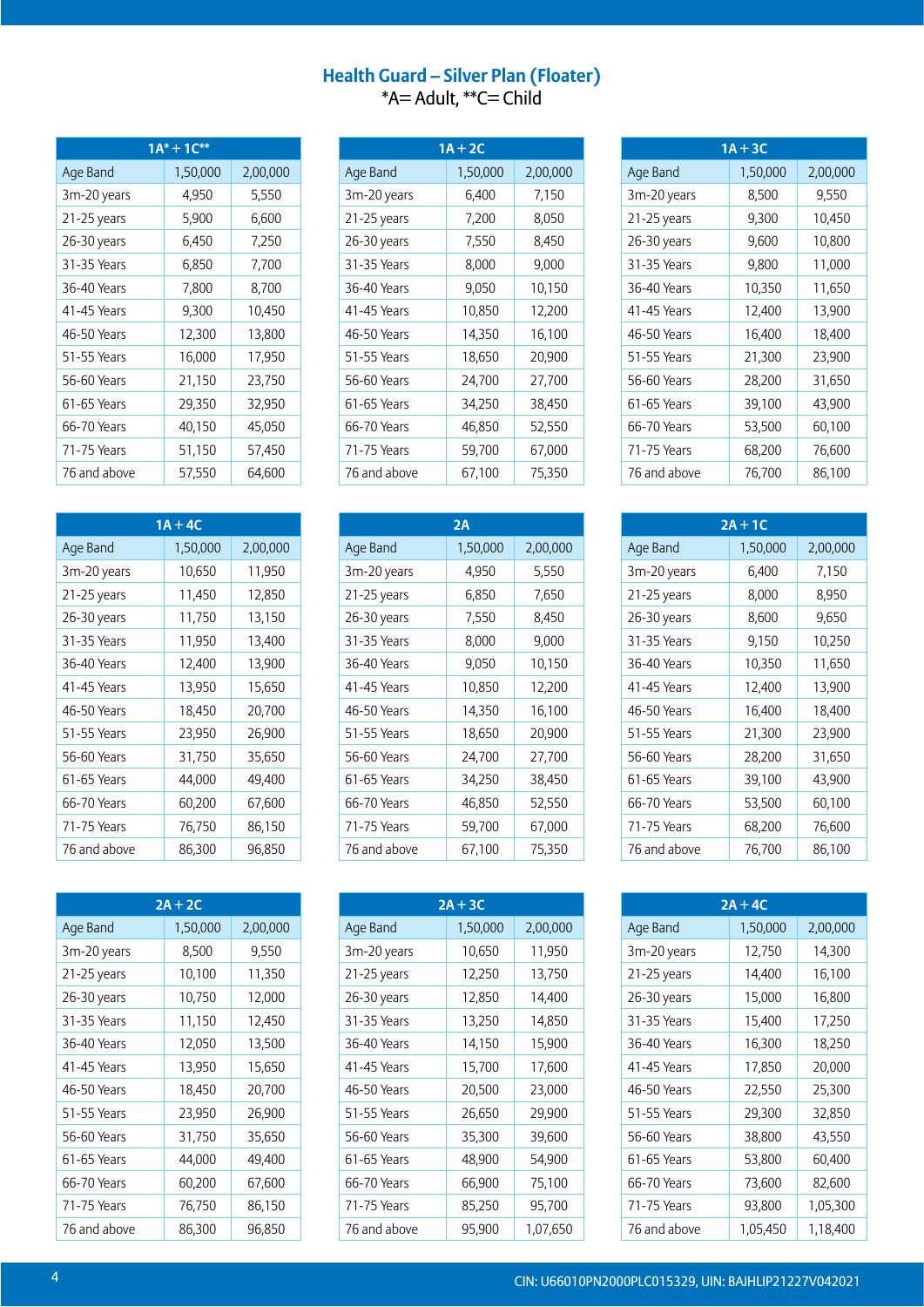## Health Guard – Gold Plan (Floater)<br>\*A= Adult, \*\*C= Child

|                        |          |          |          |          |           |           | $1A + 1C$ |           |           |           |           |           |           |
|------------------------|----------|----------|----------|----------|-----------|-----------|-----------|-----------|-----------|-----------|-----------|-----------|-----------|
| Age<br><b>Band</b>     | 3,00,000 | 4,00,000 | 5,00,000 | 7,50,000 | 10,00,000 | 15,00,000 | 20,00,000 | 25,00,000 | 30,00,000 | 35,00,000 | 40,00,000 | 45,00,000 | 50,00,000 |
| $3m-20$<br>Yrs         | 7,050    | 7,850    | 8,250    | 8,950    | 9,550     | 10,650    | 11,450    | 12,100    | 12,650    | 13,150    | 13,600    | 14,000    | 14,350    |
| $21 - 25$<br>Yrs       | 8,400    | 9,300    | 9,800    | 10,650   | 11,350    | 12,650    | 13,600    | 14,400    | 15,050    | 15,600    | 16,150    | 16,600    | 17,050    |
| 26-30<br>Yrs           | 9,150    | 10,150   | 10,700   | 11,650   | 12,450    | 13,850    | 14,850    | 15,700    | 16,450    | 17,050    | 17,650    | 18,150    | 18,650    |
| $31 - 35$<br>Yrs       | 9,700    | 10,750   | 11,350   | 12,350   | 13,200    | 14,700    | 15,750    | 16,650    | 17,450    | 18,100    | 18,700    | 19,250    | 19,800    |
| 36-40<br>Yrs           | 10,950   | 12,150   | 12,850   | 13,950   | 14,950    | 16,600    | 17,800    | 18,800    | 19,700    | 20,450    | 21,150    | 21,750    | 22,350    |
| $41 - 45$<br>Yrs       | 13,100   | 14,500   | 15,300   | 16,700   | 17,850    | 19,800    | 21,250    | 22,450    | 23,500    | 24,400    | 25,250    | 26,000    | 26,650    |
| 46-50<br>Yrs           | 17,250   | 19,150   | 20,200   | 22,050   | 23,600    | 26,100    | 28,050    | 29,650    | 31,000    | 32,200    | 33,300    | 34,250    | 35,200    |
| 51-55<br>Yrs           | 22,300   | 24,800   | 26,150   | 28,550   | 30,650    | 33,800    | 36,300    | 38,350    | 40,150    | 41,700    | 43,100    | 44,400    | 45,550    |
| 56-60<br>Yrs           | 29,450   | 32,750   | 34,600   | 37,750   | 40,550    | 44,650    | 47,950    | 50,700    | 53,050    | 55,100    | 56,950    | 58.650    | 60,200    |
| 61-65<br>Yrs           | 40,750   | 45,350   | 47,900   | 52,300   | 56,150    | 61,800    | 66,400    | 70,150    | 73,400    | 76,300    | 78,850    | 81,200    | 83,350    |
| 66-70<br>Yrs           | 55,700   | 61,950   | 65,450   | 71,450   | 76,800    | 84,450    | 90,700    | 95,850    | 1,00,300  | 1,04,200  | 1,07,750  | 1,10,950  | 1,13,850  |
| $71 - 75$<br>Yrs       | 70,900   | 78,850   | 83,400   | 91,050   | 97,850    | 1,07,550  | 1,15,500  | 1,22,100  | 1,27,750  | 1,32,750  | 1,37,200  | 1,41,300  | 1,45,000  |
| 76 Yrs<br>and<br>above | 79,700   | 88,650   | 93,700   | 1,02,350 | 1,10,000  | 1,20,900  | 1,29,850  | 1,37,250  | 1,43,600  | 1,49,200  | 1,54,250  | 1,58,800  | 1,63,000  |

|                        |          |          |          |          |           |           | $1A + 2C$ |           |           |           |           |           |           |
|------------------------|----------|----------|----------|----------|-----------|-----------|-----------|-----------|-----------|-----------|-----------|-----------|-----------|
| Age<br><b>Band</b>     | 3,00,000 | 4,00,000 | 5,00,000 | 7,50,000 | 10,00,000 | 15,00,000 | 20,00,000 | 25,00,000 | 30,00,000 | 35,00,000 | 40,00,000 | 45,00,000 | 50,00,000 |
| $3m-20$<br>Yrs         | 9,100    | 10,050   | 10,600   | 11,500   | 12,300    | 13,700    | 14,700    | 15,550    | 16,250    | 16,900    | 17,450    | 17,950    | 18,450    |
| $21 - 25$<br>Yrs       | 10,200   | 11,350   | 11,900   | 12,950   | 13,850    | 15,450    | 16,550    | 17,500    | 18,300    | 19,000    | 19,650    | 20,250    | 20,750    |
| 26-30<br>Yrs           | 10,700   | 11,850   | 12,500   | 13,600   | 14,500    | 16,150    | 17,350    | 18,300    | 19,150    | 19,900    | 20,600    | 21,200    | 21,750    |
| $31 - 35$<br>Yrs       | 11,350   | 12,550   | 13,250   | 14,400   | 15,400    | 17,150    | 18,400    | 19,450    | 20,350    | 21,150    | 21,850    | 22,500    | 23,100    |
| 36-40<br>Yrs           | 12,800   | 14,200   | 14,950   | 16,300   | 17,450    | 19,350    | 20,800    | 21,950    | 22,950    | 23,850    | 24,650    | 25,400    | 26,050    |
| $41 - 45$<br>Yrs       | 15,250   | 16,950   | 17,900   | 19,450   | 20,850    | 23,100    | 24,800    | 26,200    | 27,400    | 28,500    | 29,450    | 30,300    | 31,100    |
| 46-50<br>Yrs           | 20,100   | 22,350   | 23,600   | 25,700   | 27,550    | 30,450    | 32,700    | 34,550    | 36,150    | 37,550    | 38,850    | 40,000    | 41,050    |
| 51-55<br>Yrs           | 26,000   | 28,900   | 30,550   | 33,300   | 35,750    | 39,450    | 42,350    | 44,750    | 46,850    | 48,650    | 50,300    | 51,800    | 53,150    |
| 56-60<br>Yrs           | 34,350   | 38,200   | 40,350   | 44,050   | 47,300    | 52,100    | 55,950    | 59,150    | 61,900    | 64,300    | 66,450    | 68,450    | 70,250    |
| 61-65<br>Yrs           | 47,550   | 52,900   | 55,900   | 61,000   | 65,550    | 72,100    | 77,450    | 81,850    | 85,650    | 89,000    | 92,000    | 94,750    | 97,250    |
| 66-70<br>Yrs           | 64,950   | 72,250   | 76,350   | 83,400   | 89,600    | 98,500    | 1,05,800  | 1,11,850  | 1,17,000  | 1,21,600  | 1,25,700  | 1,29,400  | 1,32,850  |
| $71 - 75$<br>Yrs       | 82,700   | 92,000   | 97,250   | 1,06,200 | 1,14,150  | 1,25,450  | 1,34,750  | 1,42,450  | 1,49,050  | 1,54,850  | 1,60,050  | 1,64,800  | 1,69,200  |
| 76 Yrs<br>and<br>above | 92,950   | 1,03,450 | 1,09,350 | 1,19,400 | 1,28,350  | 1,41,050  | 1,51,500  | 1,60,100  | 1,67,550  | 1,74,050  | 1,79,950  | 1,85,300  | 1,90,200  |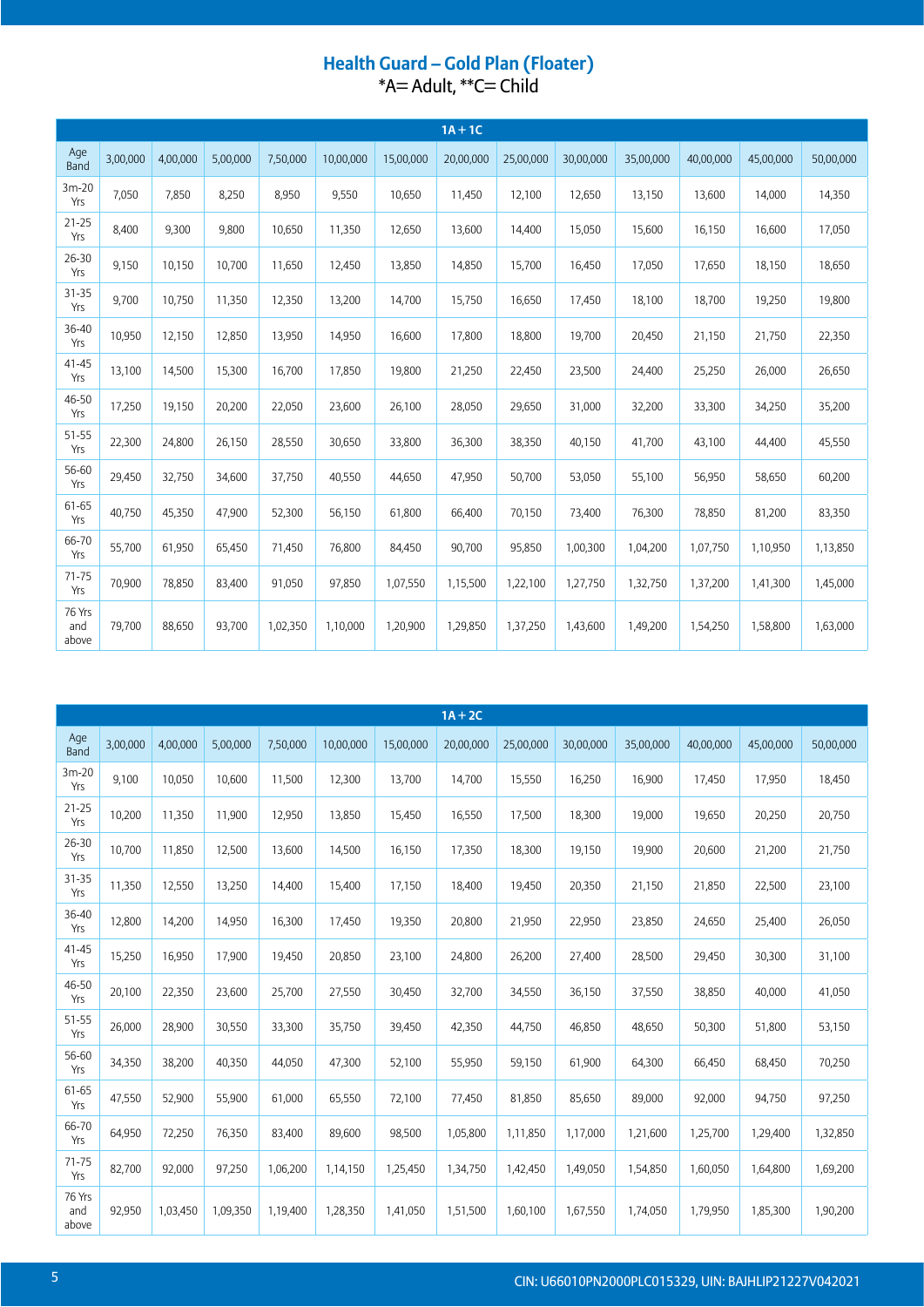|                        |          |          |          |          |           |           | $1A + 3C$ |           |           |           |           |           |           |
|------------------------|----------|----------|----------|----------|-----------|-----------|-----------|-----------|-----------|-----------|-----------|-----------|-----------|
| Age<br>Band            | 3,00,000 | 4,00,000 | 5,00,000 | 7,50,000 | 10,00,000 | 15,00,000 | 20,00,000 | 25,00,000 | 30,00,000 | 35,00,000 | 40,00,000 | 45,00,000 | 50,00,000 |
| $3m-20$<br>Yrs         | 12,100   | 13,400   | 14,150   | 15,350   | 16,400    | 18,300    | 19,600    | 20,750    | 21,700    | 22,500    | 23,300    | 23,950    | 24,600    |
| $21 - 25$<br>Yrs       | 13,250   | 14,700   | 15,450   | 16,800   | 17,950    | 20,000    | 21,450    | 22,700    | 23,750    | 24,650    | 25,500    | 26,250    | 26,900    |
| 26-30<br>Yrs           | 13,650   | 15,150   | 15,950   | 17,350   | 18,500    | 20,650    | 22,150    | 23,400    | 24,500    | 25,450    | 26,300    | 27,050    | 27,750    |
| 31-35<br>Yrs           | 13,950   | 15,450   | 16,250   | 17,700   | 18,900    | 21,050    | 22,600    | 23,900    | 25,000    | 25,950    | 26,800    | 27,600    | 28,350    |
| 36-40<br>Yrs           | 14,600   | 16,200   | 17,100   | 18,600   | 19,950    | 22,100    | 23,750    | 25,100    | 26,250    | 27,250    | 28,200    | 29,000    | 29,800    |
| $41 - 45$<br>Yrs       | 17,450   | 19,350   | 20,450   | 22,250   | 23,850    | 26,400    | 28,350    | 29,950    | 31,350    | 32,550    | 33,650    | 34,650    | 35,550    |
| 46-50<br>Yrs           | 23,000   | 25,550   | 26,950   | 29,400   | 31,500    | 34,800    | 37,400    | 39,500    | 41,350    | 42,950    | 44,400    | 45,700    | 46,900    |
| 51-55<br>Yrs           | 29,750   | 33,050   | 34,900   | 38,050   | 40,850    | 45,050    | 48,400    | 51,150    | 53,500    | 55,600    | 57,450    | 59,200    | 60,750    |
| 56-60<br>Yrs           | 39,300   | 43,650   | 46,150   | 50,350   | 54,050    | 59,550    | 63,950    | 67,600    | 70,700    | 73,500    | 75,950    | 78,200    | 80,300    |
| 61-65<br>Yrs           | 54,350   | 60,450   | 63,900   | 69,750   | 74,900    | 82,400    | 88,500    | 93,550    | 97,900    | 1,01,700  | 1,05,150  | 1,08,250  | 1,11,150  |
| 66-70<br>Yrs           | 74,250   | 82,600   | 87,300   | 95,300   | 1,02,400  | 1,12,600  | 1,20,950  | 1,27,800  | 1,33,750  | 1,38,950  | 1,43,650  | 1,47,900  | 1,51,850  |
| $71 - 75$<br>Yrs       | 94,550   | 1,05,150 | 1,11,150 | 1,21,400 | 1,30,450  | 1,43,400  | 1,54,000  | 1,62,800  | 1,70,350  | 1,76,950  | 1,82,950  | 1,88,350  | 1,93,350  |
| 76 Yrs<br>and<br>above | 1,06,250 | 1,18,200 | 1,24,950 | 1,36,450 | 1,46,700  | 1,61,200  | 1,73,100  | 1,83,000  | 1,91,450  | 1,98,950  | 2,05,650  | 2,11,750  | 2,17,350  |

|                        |          |          |          |          |           |           | $1A + 4C$ |           |           |           |           |           |           |
|------------------------|----------|----------|----------|----------|-----------|-----------|-----------|-----------|-----------|-----------|-----------|-----------|-----------|
| Age<br>Band            | 3,00,000 | 4,00,000 | 5,00,000 | 7,50,000 | 10,00,000 | 15,00,000 | 20,00,000 | 25,00,000 | 30,00,000 | 35,00,000 | 40,00,000 | 45,00,000 | 50,00,000 |
| $3m-20$<br>Yrs         | 15,150   | 16,800   | 17,650   | 19,200   | 20,500    | 22,850    | 24,550    | 25,900    | 27,100    | 28,150    | 29,100    | 29,950    | 30,750    |
| $21 - 25$<br>Yrs       | 16,250   | 18,050   | 19,000   | 20,650   | 22,050    | 24,600    | 26,400    | 27,850    | 29,150    | 30,300    | 31,300    | 32,200    | 33,050    |
| 26-30<br>Yrs           | 16,700   | 18,500   | 19,500   | 21,200   | 22,600    | 25,200    | 27,050    | 28,600    | 29,900    | 31,050    | 32,100    | 33,050    | 33,900    |
| $31 - 35$<br>Yrs       | 16,950   | 18,800   | 19,800   | 21,550   | 23,000    | 25,650    | 27,500    | 29,050    | 30,400    | 31,600    | 32,650    | 33,600    | 34,500    |
| 36-40<br>Yrs           | 17,600   | 19,500   | 20,550   | 22,350   | 23,850    | 26,600    | 28,550    | 30,150    | 31,550    | 32,750    | 33,850    | 34,850    | 35,750    |
| $41 - 45$<br>Yrs       | 19,600   | 21,800   | 23,000   | 25,050   | 26,800    | 29,700    | 31,900    | 33,700    | 35,250    | 36,650    | 37,850    | 39,000    | 40,000    |
| 46-50<br>Yrs           | 25,850   | 28,700   | 30,300   | 33,050   | 35,450    | 39,150    | 42,050    | 44,450    | 46,500    | 48,300    | 49,950    | 51,400    | 52,750    |
| 51-55<br>Yrs           | 33,450   | 37,200   | 39,250   | 42,800   | 45,950    | 50,700    | 54,450    | 57,550    | 60,200    | 62,550    | 64,650    | 66,550    | 68,350    |
| 56-60<br>Yrs           | 44,200   | 49,150   | 51,900   | 56,650   | 60,800    | 67,000    | 71,950    | 76,050    | 79,550    | 82,650    | 85,450    | 88,000    | 90,300    |
| 61-65<br>Yrs           | 61,150   | 68,000   | 71,850   | 78,450   | 84,250    | 92,750    | 99,600    | 1,05,250  | 1,10,150  | 1,14,450  | 1,18,300  | 1,21,800  | 1,25,000  |
| 66-70<br>Yrs           | 83,500   | 92,900   | 98,200   | 1,07,200 | 1,15,200  | 1,26,650  | 1,36,050  | 1,43,800  | 1,50,450  | 1,56,350  | 1,61,600  | 1,66,400  | 1,70,800  |
| $71 - 75$<br>Yrs       | 1,06,350 | 1,18,300 | 1,25,050 | 1,36,550 | 1,46,750  | 1,61,300  | 1,73,250  | 1,83,150  | 1,91,600  | 1,99,100  | 2,05,800  | 2,11,900  | 2,17,550  |
| 76 Yrs<br>and<br>above | 1,19,550 | 1,33,000 | 1,40,600 | 1,53,550 | 1,65,000  | 1,81,350  | 1,94,750  | 2,05,850  | 2,15,400  | 2,23,800  | 2,31,350  | 2,38,200  | 2,44,550  |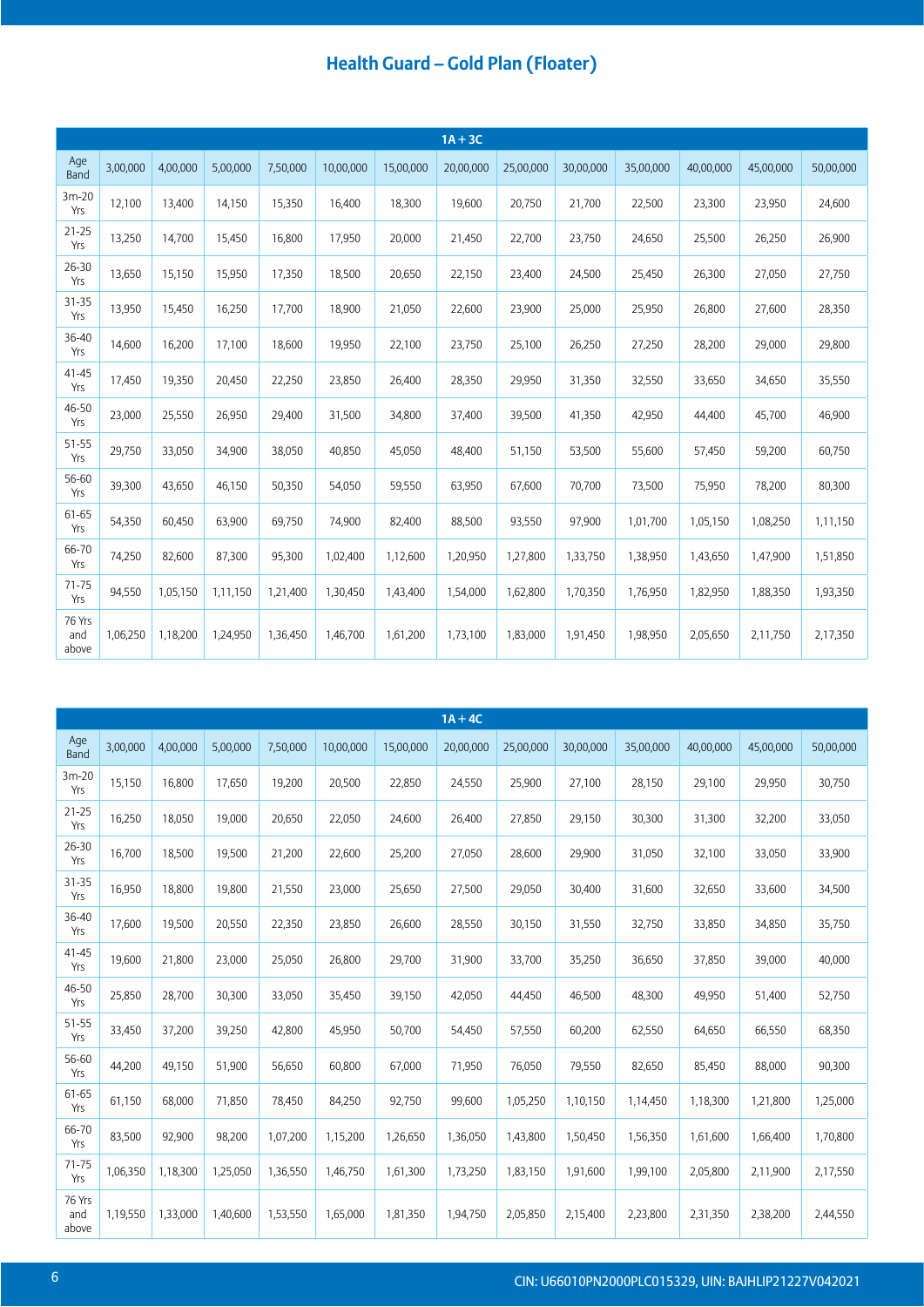|                        |          |          |          |          |           |           | 2A        |           |           |           |           |           |           |
|------------------------|----------|----------|----------|----------|-----------|-----------|-----------|-----------|-----------|-----------|-----------|-----------|-----------|
| Age<br>Band            | 3,00,000 | 4,00,000 | 5,00,000 | 7,50,000 | 10,00,000 | 15,00,000 | 20,00,000 | 25,00,000 | 30,00,000 | 35,00,000 | 40,00,000 | 45,00,000 | 50,00,000 |
| $3m-20$<br>Yrs         | 7,050    | 7,850    | 8,250    | 8,950    | 9,550     | 10,650    | 11,450    | 12,100    | 12,650    | 13,150    | 13,600    | 14,000    | 14,350    |
| $21 - 25$<br>Yrs       | 9,700    | 10,750   | 11,350   | 12,350   | 13,200    | 14,700    | 15,750    | 16,650    | 17,450    | 18,100    | 18,700    | 19,250    | 19,750    |
| $26 - 30$<br>Yrs       | 10,700   | 11,850   | 12,500   | 13,600   | 14,500    | 16,150    | 17,350    | 18,300    | 19,150    | 19,900    | 20,600    | 21,200    | 21,750    |
| $31 - 35$<br>Yrs       | 11,350   | 12,550   | 13,250   | 14,400   | 15,400    | 17,150    | 18,400    | 19,450    | 20,350    | 21,150    | 21,850    | 22,500    | 23,100    |
| 36-40<br>Yrs           | 12,800   | 14,200   | 14,950   | 16,300   | 17,450    | 19,350    | 20,800    | 21,950    | 22,950    | 23,850    | 24,650    | 25,400    | 26,050    |
| $41 - 45$<br>Yrs       | 15,250   | 16,950   | 17,900   | 19,450   | 20,850    | 23,100    | 24,800    | 26,200    | 27,400    | 28,500    | 29,450    | 30,300    | 31,100    |
| 46-50<br>Yrs           | 20,100   | 22,350   | 23,600   | 25,700   | 27,550    | 30,450    | 32,700    | 34,550    | 36,150    | 37,550    | 38,850    | 40,000    | 41,050    |
| 51-55<br>Yrs           | 26,000   | 28,900   | 30,550   | 33,300   | 35,750    | 39,450    | 42,350    | 44,750    | 46,850    | 48,650    | 50,300    | 51,800    | 53,150    |
| 56-60<br>Yrs           | 34,350   | 38,200   | 40,350   | 44,050   | 47,300    | 52,100    | 55,950    | 59,150    | 61,900    | 64,300    | 66,450    | 68,450    | 70,250    |
| 61-65<br>Yrs           | 47,550   | 52,900   | 55,900   | 61,000   | 65,550    | 72,100    | 77,450    | 81,850    | 85,650    | 89,000    | 92,000    | 94,750    | 97,250    |
| 66-70<br>Yrs           | 64,950   | 72,250   | 76,350   | 83,400   | 89,600    | 98,500    | 1,05,800  | 1,11,850  | 1,17,000  | 1,21,600  | 1,25,700  | 1,29,400  | 1,32,850  |
| $71 - 75$<br>Yrs       | 82,700   | 92,000   | 97,250   | 1,06,200 | 1,14,150  | 1,25,450  | 1,34,750  | 1,42,450  | 1,49,050  | 1,54,850  | 1,60,050  | 1,64,800  | 1,69,200  |
| 76 Yrs<br>and<br>above | 92,950   | 1,03,450 | 1,09,350 | 1,19,400 | 1,28,350  | 1,41,050  | 1,51,500  | 1,60,100  | 1,67,550  | 1,74,050  | 1,79,950  | 1,85,300  | 1,90,200  |

|                        |          |          |          |          |           |           | $2A + 1C$ |           |           |           |           |           |           |
|------------------------|----------|----------|----------|----------|-----------|-----------|-----------|-----------|-----------|-----------|-----------|-----------|-----------|
| Age<br>Band            | 3,00,000 | 4,00,000 | 5,00,000 | 7,50,000 | 10,00,000 | 15,00,000 | 20,00,000 | 25,00,000 | 30,00,000 | 35,00,000 | 40,00,000 | 45,00,000 | 50,00,000 |
| $3m-20$<br>Yrs         | 9,100    | 10,050   | 10,600   | 11,500   | 12,300    | 13,700    | 14,700    | 15,550    | 16,250    | 16,900    | 17,450    | 17,950    | 18,450    |
| $21 - 25$<br>Yrs       | 11,350   | 12,600   | 13,250   | 14,400   | 15,400    | 17,150    | 18,400    | 19,450    | 20,350    | 21,150    | 21,850    | 22,500    | 23,100    |
| 26-30<br>Yrs           | 12,200   | 13,550   | 14,250   | 15,550   | 16,600    | 18,450    | 19,800    | 20,950    | 21,900    | 22,750    | 23,500    | 24,200    | 24,850    |
| $31 - 35$<br>Yrs       | 12,950   | 14,350   | 15,150   | 16,450   | 17,600    | 19,600    | 21,050    | 22,200    | 23,250    | 24,150    | 24,950    | 25,700    | 26,350    |
| 36-40<br>Yrs           | 14,600   | 16,200   | 17,100   | 18,600   | 19,950    | 22,100    | 23,750    | 25,100    | 26,250    | 27,250    | 28,200    | 29,000    | 29,800    |
| $41 - 45$<br>Yrs       | 17,450   | 19,350   | 20,450   | 22,250   | 23,850    | 26,400    | 28,350    | 29,950    | 31,350    | 32,550    | 33,650    | 34,650    | 35,550    |
| 46-50<br>Yrs           | 23,000   | 25,550   | 26,950   | 29,400   | 31,500    | 34,800    | 37,400    | 39,500    | 41,350    | 42,950    | 44,400    | 45,700    | 46,900    |
| 51-55<br>Yrs           | 29,750   | 33,050   | 34,900   | 38,050   | 40,850    | 45,050    | 48,400    | 51,150    | 53,500    | 55,600    | 57,450    | 59,200    | 60,750    |
| 56-60<br>Yrs           | 39,300   | 43,650   | 46,150   | 50,350   | 54,050    | 59,550    | 63,950    | 67,600    | 70,700    | 73,500    | 75,950    | 78,200    | 80,300    |
| 61-65<br>Yrs           | 54,350   | 60,450   | 63,900   | 69,750   | 74,900    | 82,400    | 88,500    | 93,550    | 97,900    | 1,01,700  | 1,05,150  | 1,08,250  | 1,11,150  |
| 66-70<br>Yrs           | 74,250   | 82,600   | 87,300   | 95,300   | 1,02,400  | 1,12,600  | 1,20,950  | 1,27,800  | 1,33,750  | 1,38,950  | 1,43,650  | 1,47,900  | 1,51,850  |
| $71 - 75$<br>Yrs       | 94,550   | 1,05,150 | 1,11,150 | 1,21,400 | 1,30,450  | 1,43,400  | 1,54,000  | 1,62,800  | 1,70,350  | 1,76,950  | 1,82,950  | 1,88,350  | 1,93,350  |
| 76 Yrs<br>and<br>above | 1,06,250 | 1,18,200 | 1,24,950 | 1,36,450 | 1,46,700  | 1,61,200  | 1,73,100  | 1,83,000  | 1,91,450  | 1,98,950  | 2,05,650  | 2,11,750  | 2,17,350  |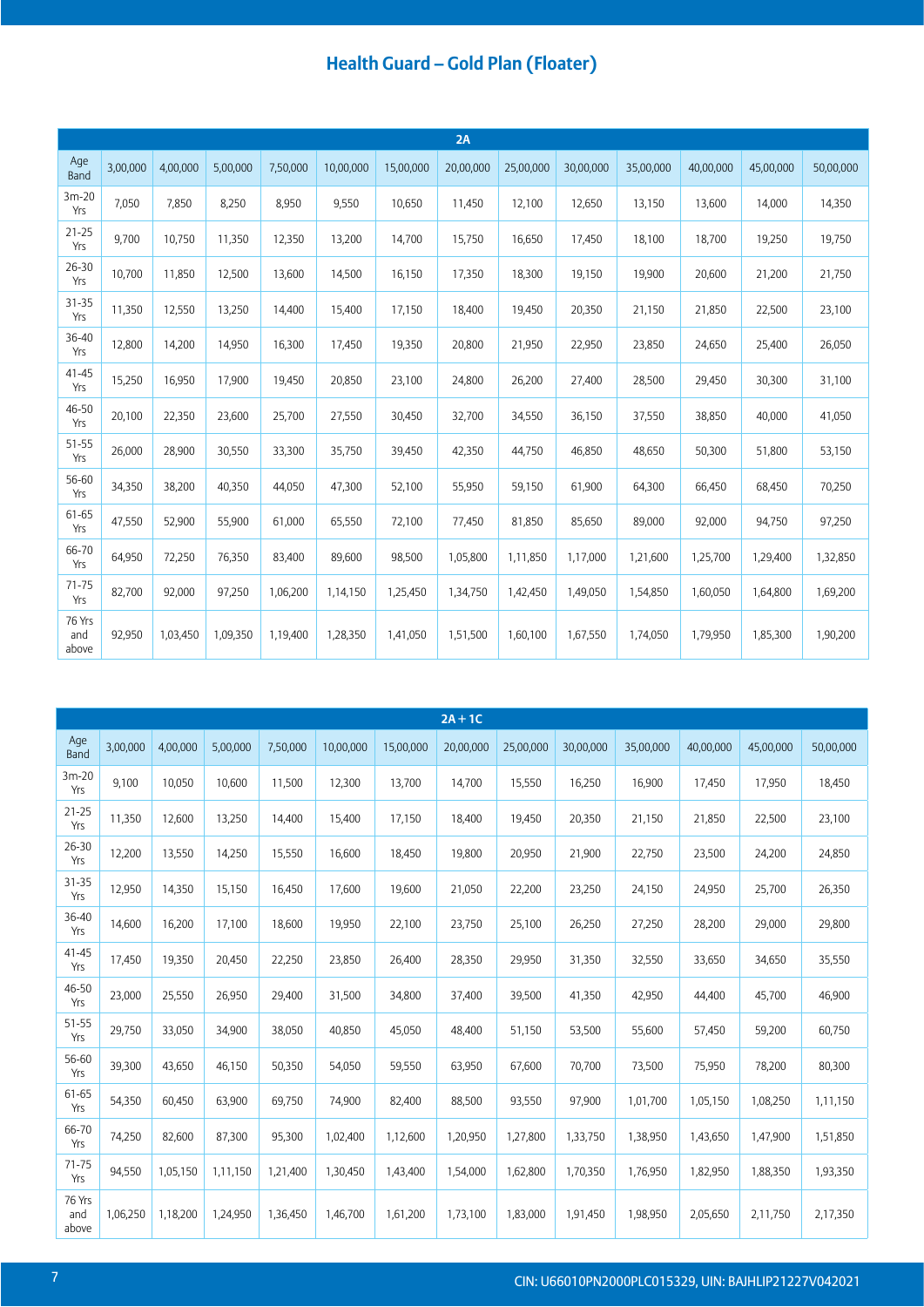|                        |          |          |          |          |           |           | $2A + 2C$ |           |           |           |           |           |           |
|------------------------|----------|----------|----------|----------|-----------|-----------|-----------|-----------|-----------|-----------|-----------|-----------|-----------|
| Age<br>Band            | 3,00,000 | 4,00,000 | 5,00,000 | 7,50,000 | 10,00,000 | 15,00,000 | 20,00,000 | 25,00,000 | 30,00,000 | 35,00,000 | 40,00,000 | 45,00,000 | 50,00,000 |
| $3m-20$<br>Yrs         | 12,100   | 13,400   | 14,150   | 15,350   | 16,400    | 18,300    | 19,600    | 20,750    | 21,700    | 22,500    | 23,300    | 23,950    | 24,600    |
| $21 - 25$<br>Yrs       | 14,400   | 15,950   | 16,800   | 18,250   | 19,500    | 21,750    | 23,300    | 24,650    | 25,800    | 26,800    | 27,700    | 28,500    | 29,250    |
| 26-30<br>Yrs           | 15,200   | 16,850   | 17,750   | 19,350   | 20,650    | 23,000    | 24,650    | 26,050    | 27,250    | 28,350    | 29,300    | 30,150    | 30,950    |
| $31 - 35$<br>Yrs       | 15,750   | 17,500   | 18,400   | 20,050   | 21,400    | 23,850    | 25,600    | 27,050    | 28,300    | 29,350    | 30,350    | 31,250    | 32,100    |
| 36-40<br>Yrs           | 17,000   | 18,850   | 19,900   | 21,650   | 23,150    | 25,750    | 27,600    | 29,200    | 30,550    | 31,700    | 32,800    | 33,750    | 34,650    |
| $41 - 45$<br>Yrs       | 19,600   | 21,800   | 23,000   | 25,050   | 26,800    | 29,700    | 31,900    | 33,700    | 35,250    | 36,650    | 37,850    | 39,000    | 40,000    |
| 46-50<br>Yrs           | 25,850   | 28,700   | 30,300   | 33,050   | 35,450    | 39,150    | 42,050    | 44,450    | 46,500    | 48,300    | 49,950    | 51,400    | 52,750    |
| 51-55<br>Yrs           | 33,450   | 37,200   | 39,250   | 42,800   | 45,950    | 50,700    | 54,450    | 57,550    | 60,200    | 62,550    | 64,650    | 66,550    | 68,350    |
| 56-60<br>Yrs           | 44,200   | 49,150   | 51,900   | 56,650   | 60,800    | 67,000    | 71,950    | 76,050    | 79,550    | 82,650    | 85,450    | 88,000    | 90,300    |
| 61-65<br>Yrs           | 61,150   | 68,000   | 71,850   | 78,450   | 84,250    | 92,750    | 99,600    | 1,05,250  | 1,10,150  | 1,14,450  | 1,18,300  | 1,21,800  | 1,25,000  |
| 66-70<br>Yrs           | 83,500   | 92,900   | 98,200   | 1,07,200 | 1,15,200  | 1,26,650  | 1,36,050  | 1,43,800  | 1,50,450  | 1,56,350  | 1,61,600  | 1,66,400  | 1,70,800  |
| $71 - 75$<br>Yrs       | 1,06,350 | 1,18,300 | 1,25,050 | 1,36,550 | 1,46,750  | 1,61,300  | 1,73,250  | 1,83,150  | 1,91,600  | 1,99,100  | 2,05,800  | 2,11,900  | 2,17,550  |
| 76 Yrs<br>and<br>above | 1,19,550 | 1,33,000 | 1,40,600 | 1,53,550 | 1,65,000  | 1,81,350  | 1,94,750  | 2,05,850  | 2,15,400  | 2,23,800  | 2,31,350  | 2,38,200  | 2,44,550  |

|                        |          |          |          |          |           |           | $2A + 3C$ |           |           |           |           |           |           |
|------------------------|----------|----------|----------|----------|-----------|-----------|-----------|-----------|-----------|-----------|-----------|-----------|-----------|
| Age<br>Band            | 3,00,000 | 4,00,000 | 5,00,000 | 7,50,000 | 10,00,000 | 15,00,000 | 20,00,000 | 25,00,000 | 30,00,000 | 35,00,000 | 40,00,000 | 45,00,000 | 50,00,000 |
| $3m-20$<br>Yrs         | 15,150   | 16,800   | 17,650   | 19,200   | 20,500    | 22,850    | 24,550    | 25,900    | 27,100    | 28,150    | 29,100    | 29,950    | 30,750    |
| $21 - 25$<br>Yrs       | 17,400   | 19,300   | 20,300   | 22,100   | 23,600    | 26,300    | 28,250    | 29,850    | 31,200    | 32,400    | 33,500    | 34,500    | 35,400    |
| 26-30<br>Yrs           | 18,250   | 20,200   | 21,300   | 23,150   | 24,750    | 27,550    | 29,600    | 31,250    | 32,700    | 33,950    | 35,100    | 36,150    | 37,100    |
| $31 - 35$<br>Yrs       | 18,800   | 20,850   | 21,950   | 23,900   | 25,500    | 28,400    | 30,500    | 32,200    | 33,700    | 35,000    | 36,200    | 37,250    | 38,250    |
| 36-40<br>Yrs           | 20,050   | 22,250   | 23,450   | 25,500   | 27,250    | 30,300    | 32,550    | 34,350    | 35,950    | 37,350    | 38,600    | 39,750    | 40,800    |
| $41 - 45$<br>Yrs       | 22,150   | 24,600   | 25,900   | 28,200   | 30,150    | 33,500    | 36,000    | 38,000    | 39,750    | 41,300    | 42,700    | 43,950    | 45,100    |
| 46-50<br>Yrs           | 28,700   | 31,900   | 33,700   | 36,700   | 39,350    | 43,500    | 46,700    | 49,400    | 51,650    | 53,650    | 55,500    | 57,100    | 58,650    |
| 51-55<br>Yrs           | 37,150   | 41,300   | 43,600   | 47,600   | 51,050    | 56,350    | 60,500    | 63,950    | 66,900    | 69,500    | 71,850    | 73,950    | 75,950    |
| 56-60<br>Yrs           | 49,100   | 54,600   | 57,650   | 62,950   | 67,550    | 74,450    | 79,950    | 84,500    | 88,400    | 91,850    | 94,950    | 97,750    | 1,00,350  |
| 61-65<br>Yrs           | 67,950   | 75,550   | 79,850   | 87,150   | 93,600    | 1,03,050  | 1,10,650  | 1,16,950  | 1,22,350  | 1,27,150  | 1,31,450  | 1,35,350  | 1,38,900  |
| 66-70<br>Yrs           | 92,800   | 1,03,200 | 1,09,100 | 1,19,100 | 1,28,000  | 1,40,750  | 1,51,150  | 1,59,800  | 1,67,200  | 1,73,700  | 1,79,550  | 1,84,900  | 1,89,800  |
| $71 - 75$<br>Yrs       | 1,18,150 | 1,31,450 | 1,38,950 | 1,51,750 | 1,63,100  | 1,79,250  | 1,92,500  | 2,03,500  | 2,12,900  | 2,21,200  | 2,28,650  | 2,35,450  | 2,41,700  |
| 76 Yrs<br>and<br>above | 1,32,800 | 1,47,750 | 1,56,200 | 1,70,600 | 1,83,350  | 2,01,500  | 2,16,400  | 2,28,750  | 2,39,350  | 2,48,650  | 2,57,050  | 2,64,700  | 2,71,700  |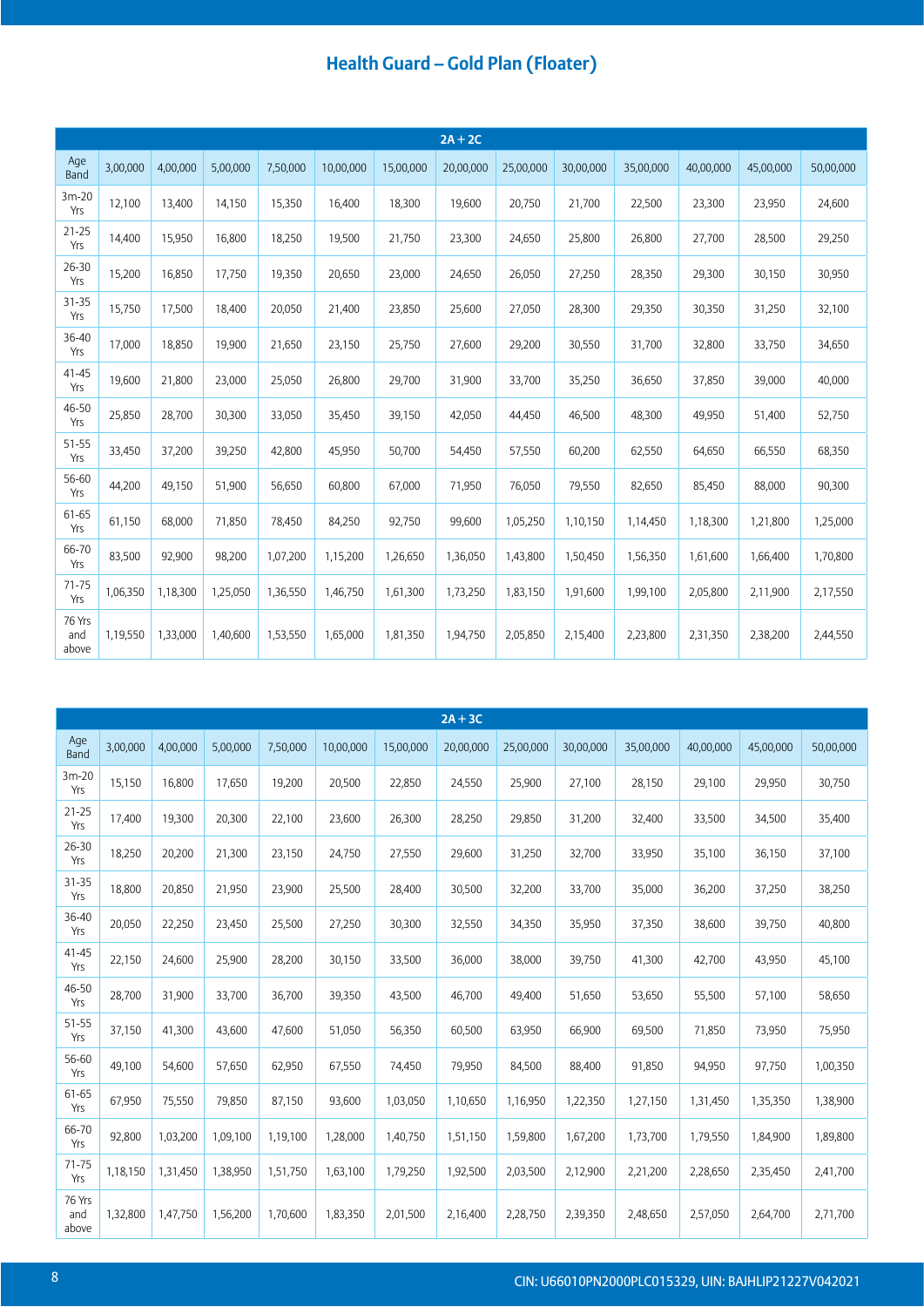|                        |          |          |          |          |           |           | $2A + 4C$ |           |           |           |           |           |           |
|------------------------|----------|----------|----------|----------|-----------|-----------|-----------|-----------|-----------|-----------|-----------|-----------|-----------|
| Age<br><b>Band</b>     | 3,00,000 | 4,00,000 | 5,00,000 | 7,50,000 | 10,00,000 | 15,00,000 | 20,00,000 | 25,00,000 | 30,00,000 | 35,00,000 | 40,00,000 | 45,00,000 | 50,00,000 |
| $3m-20$<br>Yrs         | 18,150   | 20,150   | 21,200   | 23,050   | 24,600    | 27,400    | 29,450    | 31,100    | 32,550    | 33,800    | 34,900    | 35,950    | 36,900    |
| $21 - 25$<br>Yrs       | 20,450   | 22,650   | 23,850   | 25,950   | 27,700    | 30,850    | 33,150    | 35,000    | 36,600    | 38,050    | 39,300    | 40,450    | 41,550    |
| $26 - 30$<br>Yrs       | 21,250   | 23,550   | 24,850   | 27,000   | 28,850    | 32,100    | 34,500    | 36,450    | 38,100    | 39,600    | 40,900    | 42,100    | 43,250    |
| $31 - 35$<br>Yrs       | 21,800   | 24,200   | 25,500   | 27,700   | 29,600    | 32,950    | 35,400    | 37,400    | 39,100    | 40,650    | 42,000    | 43,250    | 44,400    |
| 36-40<br>Yrs           | 23,050   | 25,600   | 26,950   | 29,350   | 31,350    | 34,850    | 37,450    | 39,550    | 41,350    | 43,000    | 44,400    | 45,750    | 46,950    |
| $41 - 45$<br>Yrs       | 25,200   | 27,950   | 29,450   | 32,050   | 34,250    | 38,100    | 40,900    | 43,200    | 45,200    | 46,950    | 48,500    | 49,950    | 51,250    |
| 46-50<br>Yrs           | 31,600   | 35,100   | 37,050   | 40,400   | 43,300    | 47,850    | 51,400    | 54,300    | 56,850    | 59,050    | 61,050    | 62,850    | 64,500    |
| 51-55<br>Yrs           | 40,900   | 45,450   | 48,000   | 52,350   | 56,150    | 61,950    | 66,550    | 70,350    | 73,600    | 76,450    | 79,050    | 81,350    | 83,500    |
| 56-60<br>Yrs           | 54,000   | 60,050   | 63,450   | 69,250   | 74,300    | 81,900    | 87,950    | 92,950    | 97,250    | 1,01,050  | 1,04,450  | 1,07,550  | 1,10,400  |
| 61-65<br>Yrs           | 74,750   | 83,100   | 87,850   | 95,850   | 1,02,950  | 1,13,350  | 1,21,700  | 1,28,650  | 1,34,600  | 1,39,850  | 1,44,550  | 1,48,850  | 1,52,800  |
| 66-70<br>Yrs           | 1,02,050 | 1,13,550 | 1,20,000 | 1,31,000 | 1,40,800  | 1,54,800  | 1,66,300  | 1,75,750  | 1,83,900  | 1,91,050  | 1,97,500  | 2,03,350  | 2,08,750  |
| $71 - 75$<br>Yrs       | 1,29,950 | 1,44,600 | 1,52,850 | 1,66,900 | 1,79,400  | 1,97,150  | 2,11,750  | 2,23,850  | 2,34,200  | 2,43,350  | 2,51,550  | 2,59,000  | 2,65,850  |
| 76 Yrs<br>and<br>above | 1,46,100 | 1,62,550 | 1,71,800 | 1,87,650 | 2,01,700  | 2,21,650  | 2,38,050  | 2,51,600  | 2,63,250  | 2,73,550  | 2,82,750  | 2,91,150  | 2,98,850  |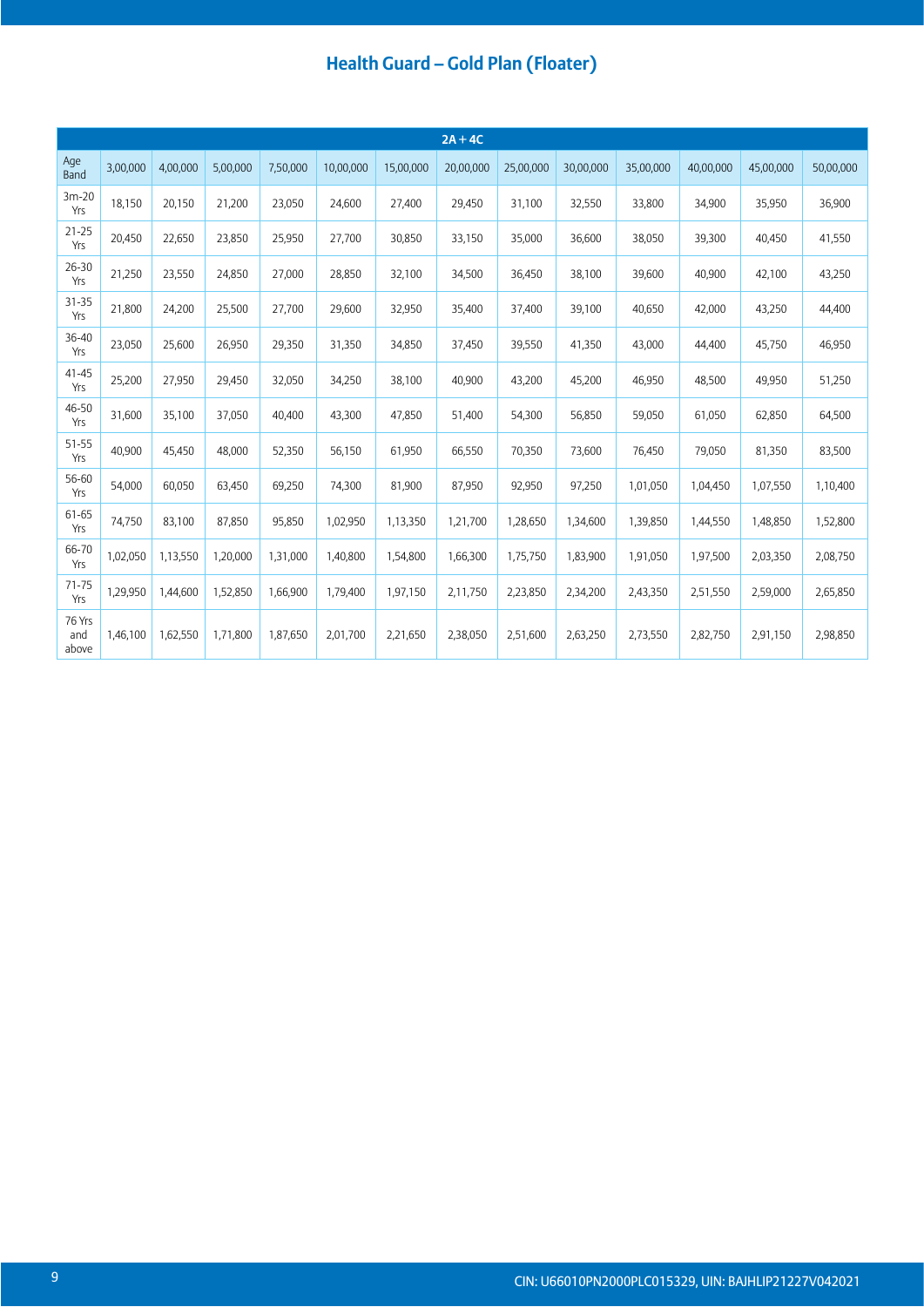## Health Guard - Platinum Plan (Floater)<br>\*A= Adult, \*\*C= Child

|                        |          |          |           |           |           |           | $1A + 1C$ |           |           |           |           |           |             |
|------------------------|----------|----------|-----------|-----------|-----------|-----------|-----------|-----------|-----------|-----------|-----------|-----------|-------------|
| Age<br>Band            | 5,00,000 | 7,50,000 | 10,00,000 | 15,00,000 | 20,00,000 | 25,00,000 | 30,00,000 | 35,00,000 | 40,00,000 | 45,00,000 | 50,00,000 | 75,00,000 | 1,00,00,000 |
| $3m-20$<br>Yrs         | 9,150    | 9,950    | 10,600    | 11,800    | 12,650    | 13,400    | 13,900    | 14,350    | 14,800    | 15,150    | 15,550    | 17,000    | 18,150      |
| $21 - 25$<br>Yrs       | 10,850   | 11,800   | 12,600    | 14,000    | 15,000    | 15,850    | 16,500    | 17,050    | 17,550    | 18,000    | 18,400    | 20,200    | 21,550      |
| 26-30<br>Yrs           | 11,900   | 12,900   | 13,800    | 15,350    | 16,450    | 17,350    | 18,050    | 18,650    | 19,200    | 19,700    | 20,150    | 22,100    | 23,600      |
| $31 - 35$<br>Yrs       | 12,750   | 13,850   | 14,800    | 16,450    | 17,600    | 18,600    | 19,300    | 19,950    | 20,550    | 21,100    | 21,600    | 23,600    | 25,250      |
| 36-40<br>Yrs           | 14,350   | 15,600   | 16,700    | 18,500    | 19,850    | 20,950    | 21,750    | 22,500    | 23,150    | 23,750    | 24,300    | 26,600    | 28,450      |
| $41 - 45$<br>Yrs       | 17,050   | 18,550   | 19,900    | 22,000    | 23,600    | 24,900    | 25,900    | 26,750    | 27,550    | 28,250    | 28,950    | 31,700    | 33,850      |
| 46-50<br>Yrs           | 22,450   | 24,450   | 26,250    | 28,950    | 31,050    | 32,800    | 34,100    | 35,250    | 36,250    | 37,250    | 38,100    | 41,750    | 44,600      |
| $51 - 55$<br>Yrs       | 28,950   | 31,550   | 33,850    | 37,300    | 40,050    | 42,300    | 43,950    | 45,450    | 46,800    | 48,050    | 49,150    | 53,900    | 57,600      |
| 56-60<br>Yrs           | 38,100   | 41,550   | 44,650    | 49,150    | 52,750    | 55,700    | 57,900    | 59,850    | 61,650    | 63,300    | 64,800    | 71,050    | 76,000      |
| 61-65<br>Yrs           | 52,600   | 57,400   | 61,650    | 67,800    | 72,800    | 76,900    | 79,900    | 82,650    | 85,100    | 87,350    | 89,450    | 98,100    | 1,04,950    |
| 66-70<br>Yrs           | 71,700   | 78,250   | 84,050    | 92,400    | 99,200    | 1,04,850  | 1,09,000  | 1,12,700  | 1,16,050  | 1,19,150  | 1,22,000  | 1,33,850  | 1,43,200    |
| $71 - 75$<br>Yrs       | 91,150   | 99,550   | 1,06,950  | 1,17,500  | 1,26,200  | 1,33,350  | 1,38,650  | 1,43,350  | 1,47,600  | 1,51,550  | 1,55,200  | 1,70,300  | 1,82,250    |
| 76 Yrs<br>and<br>above | 1,02,400 | 1,11,850 | 1,20,200  | 1,32,050  | 1,41,800  | 1,49,850  | 1,55,750  | 1,61,050  | 1,65,850  | 1,70,300  | 1,74,400  | 1,91,400  | 2,04,800    |

|                        |          |          |           |           |           |           | $1A + 2C$ |           |           |           |           |           |             |
|------------------------|----------|----------|-----------|-----------|-----------|-----------|-----------|-----------|-----------|-----------|-----------|-----------|-------------|
| Age<br><b>Band</b>     | 5,00,000 | 7,50,000 | 10,00,000 | 15,00,000 | 20,00,000 | 25,00,000 | 30,00,000 | 35,00,000 | 40,00,000 | 45,00,000 | 50,00,000 | 75,00,000 | 1,00,00,000 |
| $3m-20$<br>Yrs         | 11,750   | 12,800   | 13,650    | 15,200    | 16,300    | 17,200    | 17,850    | 18,450    | 19,000    | 19,500    | 19,950    | 21,850    | 23,350      |
| $21 - 25$<br>Yrs       | 13,200   | 14,350   | 15,350    | 17,050    | 18,300    | 19,350    | 20,100    | 20,750    | 21,350    | 21,950    | 22,450    | 24,600    | 26,300      |
| $26 - 30$<br>Yrs       | 13,850   | 15,050   | 16,100    | 17,900    | 19,200    | 20,250    | 21,050    | 21,750    | 22,400    | 23,000    | 23,550    | 25,750    | 27,550      |
| $31 - 35$<br>Yrs       | 14,850   | 16,150   | 17,300    | 19,150    | 20,550    | 21,700    | 22,550    | 23,300    | 24,000    | 24,600    | 25,200    | 27,550    | 29,450      |
| 36-40<br>Yrs           | 16,750   | 18,200   | 19,500    | 21,600    | 23,150    | 24,450    | 25,400    | 26,250    | 27,000    | 27,700    | 28,400    | 31,050    | 33,200      |
| $41 - 45$<br>Yrs       | 19,900   | 21,650   | 23,200    | 25,650    | 27,550    | 29,050    | 30,200    | 31,200    | 32,150    | 33,000    | 33,750    | 36,950    | 39,500      |
| 46-50<br>Yrs           | 26,200   | 28,550   | 30,600    | 33,750    | 36,250    | 38,250    | 39,750    | 41,100    | 42,300    | 43,450    | 44,450    | 48,700    | 52,050      |
| 51-55<br>Yrs           | 33,750   | 36,800   | 39,500    | 43,550    | 46,700    | 49,350    | 51,300    | 53,000    | 54,600    | 56,050    | 57,350    | 62,850    | 67,200      |
| 56-60<br>Yrs           | 44,450   | 48,500   | 52,050    | 57,300    | 61,550    | 65,000    | 67,550    | 69,850    | 71,900    | 73,800    | 75,600    | 82,850    | 88,650      |
| 61-65<br>Yrs           | 61,350   | 66,950   | 71,900    | 79,100    | 84,900    | 89,700    | 93,250    | 96,400    | 99,300    | 1,01,900  | 1,04,350  | 1,14,500  | 1,22,450    |
| 66-70<br>Yrs           | 83,650   | 91,300   | 98,100    | 1,07,800  | 1,15,750  | 1,22,300  | 1,27,150  | 1,31,450  | 1,35,400  | 1,39,000  | 1,42,350  | 1,56,150  | 1,67,050    |
| $71 - 75$<br>Yrs       | 1,06,350 | 1,16,100 | 1,24,800  | 1,37,100  | 1,47,250  | 1,55,600  | 1,61,750  | 1,67,250  | 1,72,200  | 1,76,800  | 1,81,050  | 1,98,700  | 2,12,600    |
| 76 Yrs<br>and<br>above | 1,19,500 | 1,30,450 | 1,40,250  | 1,54,050  | 1,65,450  | 1,74,850  | 1,81,700  | 1,87,900  | 1,93,500  | 1,98,650  | 2,03,450  | 2,23,300  | 2,38,900    |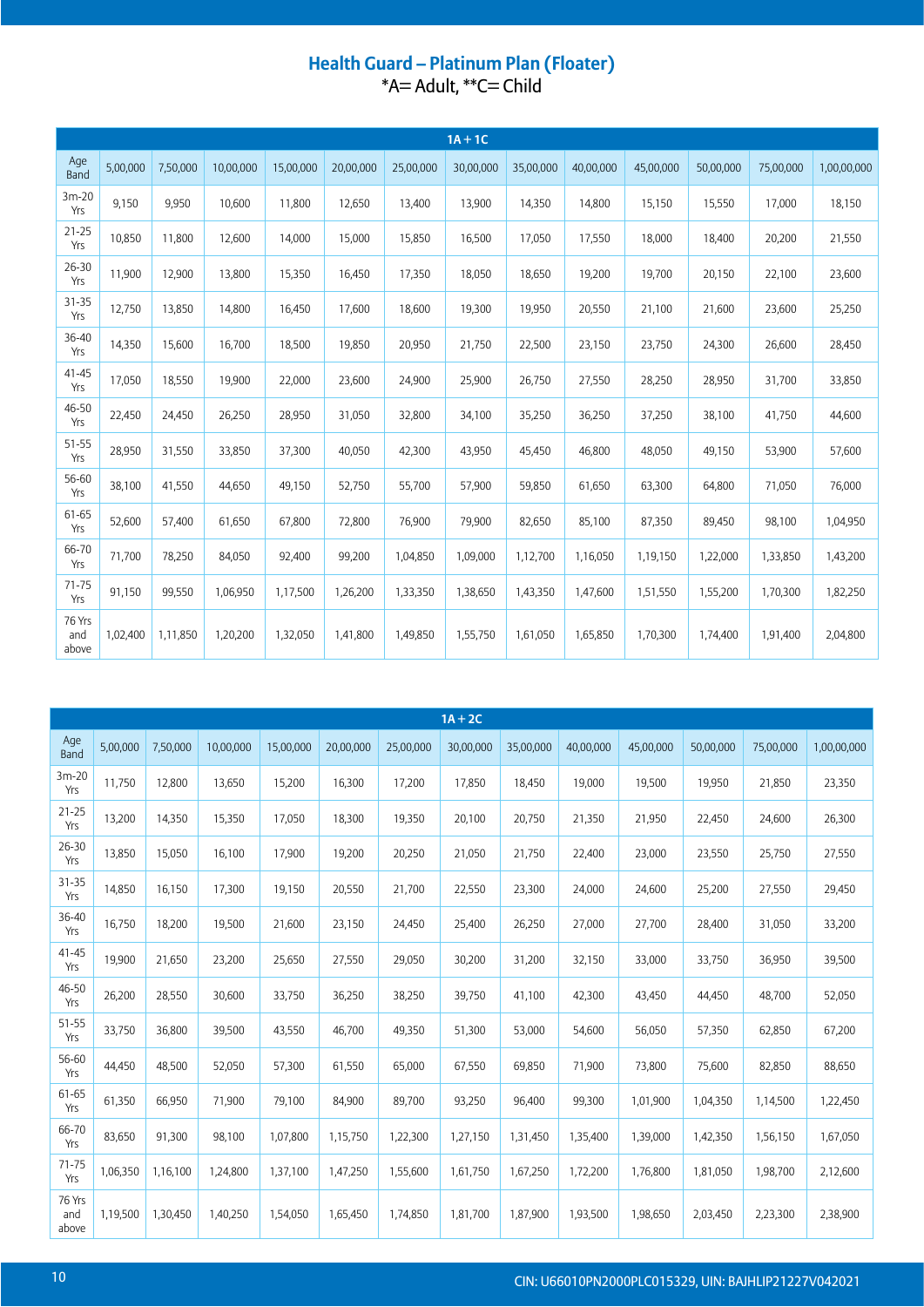|                        |          |          |           |           |           |           | $1A + 3C$ |           |           |           |           |           |             |
|------------------------|----------|----------|-----------|-----------|-----------|-----------|-----------|-----------|-----------|-----------|-----------|-----------|-------------|
| Age<br><b>Band</b>     | 5,00,000 | 7,50,000 | 10,00,000 | 15,00,000 | 20,00,000 | 25,00,000 | 30,00,000 | 35,00,000 | 40,00,000 | 45,00,000 | 50,00,000 | 75,00,000 | 1,00,00,000 |
| $3m-20$<br>Yrs         | 15,700   | 17,050   | 18,200    | 20,250    | 21,700    | 22,950    | 23,800    | 24,600    | 25,350    | 26,000    | 26,600    | 29,150    | 31,150      |
| $21 - 25$<br>Yrs       | 17,150   | 18,600   | 19,900    | 22,100    | 23,750    | 25,050    | 26,050    | 26,900    | 27,700    | 28,450    | 29,100    | 31,850    | 34,050      |
| $26 - 30$<br>Yrs       | 17,700   | 19,250   | 20,550    | 22,850    | 24,500    | 25,900    | 26,900    | 27,800    | 28,600    | 29,350    | 30,050    | 32,900    | 35,150      |
| $31 - 35$<br>Yrs       | 18,150   | 19,700   | 21,050    | 23,400    | 25,100    | 26,500    | 27,550    | 28,450    | 29,300    | 30,050    | 30,750    | 33,650    | 36,000      |
| 36-40<br>Yrs           | 19,150   | 20,800   | 22,250    | 24,650    | 26,450    | 27,950    | 29,000    | 30,000    | 30,850    | 31,700    | 32,450    | 35,500    | 37,900      |
| $41 - 45$<br>Yrs       | 22,750   | 24,750   | 26,500    | 29,300    | 31,450    | 33,200    | 34,500    | 35,650    | 36,700    | 37,700    | 38,600    | 42,250    | 45,150      |
| 46-50<br>Yrs           | 29,950   | 32,600   | 34,950    | 38,600    | 41,400    | 43,750    | 45,450    | 46,950    | 48,350    | 49,650    | 50,800    | 55,650    | 59,500      |
| 51-55<br>Yrs           | 38,600   | 42,050   | 45,150    | 49,750    | 53,400    | 56,400    | 58,600    | 60,600    | 62,400    | 64,050    | 65,550    | 71,850    | 76,850      |
| 56-60<br>Yrs           | 50,800   | 55,450   | 59,500    | 65,500    | 70,300    | 74,300    | 77,200    | 79,800    | 82,200    | 84,350    | 86,400    | 94,700    | 1,01,300    |
| 61-65<br>Yrs           | 70,100   | 76,500   | 82,200    | 90,400    | 97,050    | 1,02,550  | 1,06,550  | 1,10,200  | 1,13,450  | 1,16,500  | 1,19,250  | 1,30,850  | 1,39,950    |
| 66-70<br>Yrs           | 95,550   | 1,04,300 | 1,12,100  | 1,23,200  | 1,32,300  | 1,39,800  | 1,45,300  | 1,50,250  | 1,54,700  | 1,58,850  | 1,62,650  | 1,78,450  | 1,90,950    |
| $71 - 75$<br>Yrs       | 1,21,550 | 1,32,700 | 1,42,650  | 1,56,700  | 1,68,250  | 1,77,850  | 1,84,850  | 1,91,100  | 1,96,850  | 2,02,100  | 2,06,950  | 2,27,100  | 2,43,000    |
| 76 Yrs<br>and<br>above | 1,36,550 | 1,49,100 | 1,60,250  | 1,76,050  | 1,89,050  | 1,99,800  | 2,07,700  | 2,14,750  | 2,21,150  | 2,27,050  | 2,32,500  | 2,55,200  | 2,73,050    |

|                        |          |          |           |           |           |           | $1A + 4C$ |           |           |           |           |           |             |
|------------------------|----------|----------|-----------|-----------|-----------|-----------|-----------|-----------|-----------|-----------|-----------|-----------|-------------|
| Age<br>Band            | 5,00,000 | 7,50,000 | 10,00,000 | 15,00,000 | 20,00,000 | 25,00,000 | 30,00,000 | 35,00,000 | 40,00,000 | 45,00,000 | 50,00,000 | 75,00,000 | 1,00,00,000 |
| $3m-20$<br>Yrs         | 19,600   | 21,300   | 22,750    | 25,300    | 27,150    | 28,650    | 29,800    | 30,750    | 31,700    | 32,500    | 33,300    | 36,450    | 38,950      |
| $21 - 25$<br>Yrs       | 21,050   | 22,900   | 24,450    | 27,200    | 29,150    | 30,800    | 32,000    | 33,050    | 34,050    | 34,950    | 35,750    | 39,150    | 41,850      |
| $26 - 30$<br>Yrs       | 21,600   | 23,500   | 25,100    | 27,900    | 29,950    | 31,600    | 32,850    | 33,950    | 34,950    | 35,850    | 36,700    | 40,200    | 42,950      |
| 31-35<br>Yrs           | 22,050   | 24,000   | 25,600    | 28,450    | 30,550    | 32,250    | 33,500    | 34,600    | 35,600    | 36,550    | 37,400    | 40,950    | 43,750      |
| 36-40<br>Yrs           | 22,850   | 24,850   | 26,550    | 29,500    | 31,650    | 33,400    | 34,700    | 35,850    | 36,900    | 37,900    | 38,800    | 42,450    | 45,350      |
| $41 - 45$<br>Yrs       | 25,600   | 27,850   | 29,850    | 33,000    | 35,400    | 37,350    | 38,850    | 40,150    | 41,300    | 42,400    | 43,400    | 47,550    | 50,800      |
| 46-50<br>Yrs           | 33,700   | 36,700   | 39,350    | 43,400    | 46,600    | 49,200    | 51,100    | 52,850    | 54,400    | 55,850    | 57,150    | 62,600    | 66,950      |
| 51-55<br>Yrs           | 43,400   | 47,350   | 50,800    | 55,950    | 60,050    | 63,450    | 65,950    | 68,150    | 70,200    | 72,050    | 73,750    | 80,850    | 86,450      |
| 56-60<br>Yrs           | 57,150   | 62,350   | 66,950    | 73,700    | 79,100    | 83,550    | 86,850    | 89,800    | 92,450    | 94,900    | 97,200    | 1,06,550  | 1,13,950    |
| 61-65<br>Yrs           | 78,900   | 86,100   | 92,450    | 1,01,700  | 1,09,150  | 1,15,350  | 1,19,900  | 1,23,950  | 1,27,650  | 1,31,050  | 1,34,200  | 1,47,200  | 1,57,450    |
| 66-70<br>Yrs           | 1,07,500 | 1,17,350 | 1,26,100  | 1,38,600  | 1,48,850  | 1,57,250  | 1,63,450  | 1,69,000  | 1,74,050  | 1,78,700  | 1,83,000  | 2,00,800  | 2,14,800    |
| $71 - 75$<br>Yrs       | 1,36,750 | 1,49,300 | 1,60,450  | 1,76,300  | 1,89,300  | 2,00,050  | 2,07,950  | 2,15,000  | 2,21,450  | 2,27,350  | 2,32,800  | 2,55,500  | 2,73,350    |
| 76 Yrs<br>and<br>above | 1,53,600 | 1,67,750 | 1,80,300  | 1,98,050  | 2,12,700  | 2,24,800  | 2,33,650  | 2,41,600  | 2,48,800  | 2,55,450  | 2,61,600  | 2,87,100  | 3,07,150    |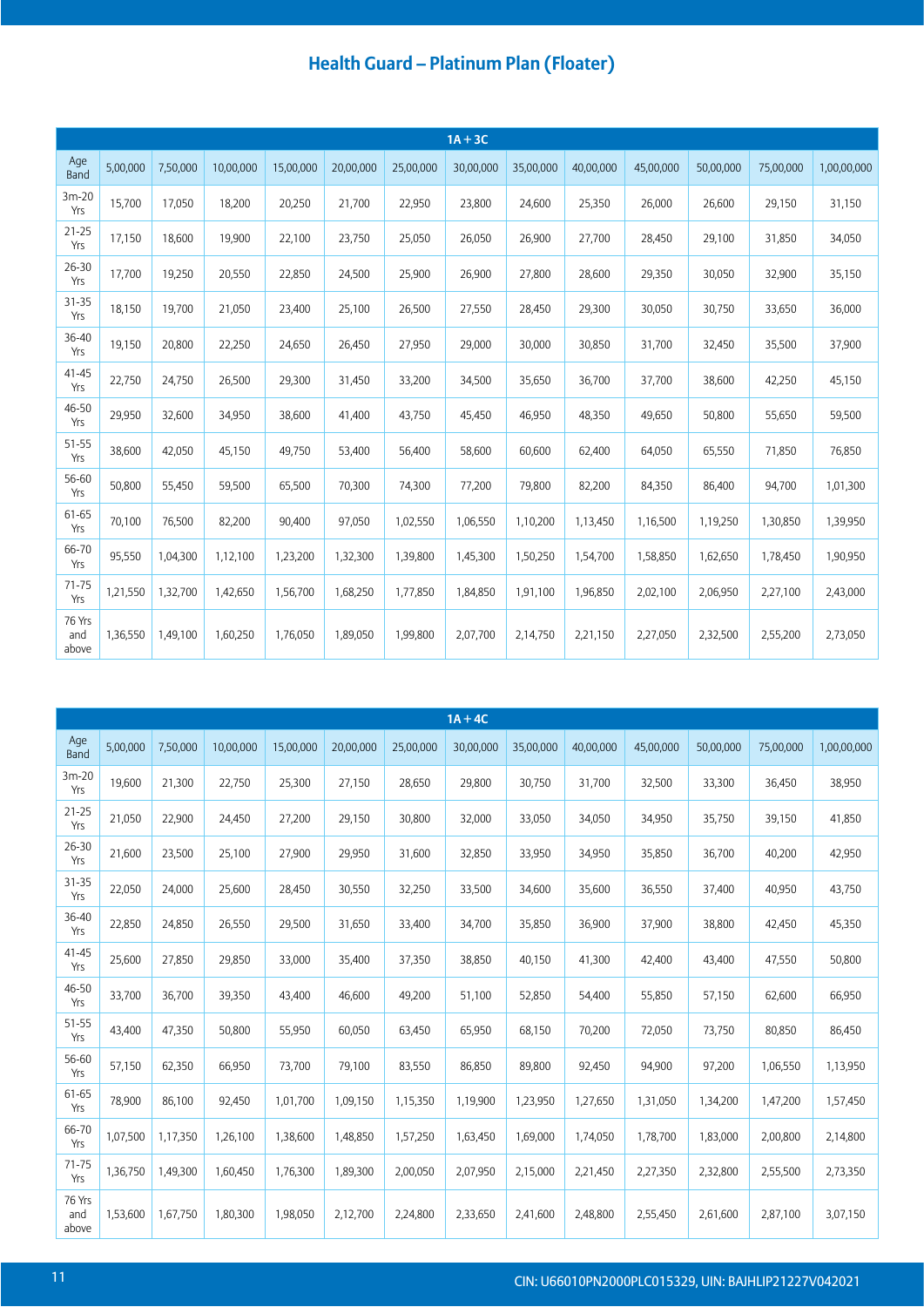|                        |          |          |           |           |           |           | 2A        |           |           |           |           |           |             |
|------------------------|----------|----------|-----------|-----------|-----------|-----------|-----------|-----------|-----------|-----------|-----------|-----------|-------------|
| Age<br>Band            | 5,00,000 | 7,50,000 | 10,00,000 | 15,00,000 | 20,00,000 | 25,00,000 | 30,00,000 | 35,00,000 | 40,00,000 | 45,00,000 | 50,00,000 | 75,00,000 | 1,00,00,000 |
| $3m-20$<br>Yrs         | 9,150    | 9,950    | 10,600    | 11,800    | 12,650    | 13,400    | 13,900    | 14,350    | 14,800    | 15,150    | 15,550    | 17,000    | 18,150      |
| $21 - 25$<br>Yrs       | 12,500   | 13,600   | 14,550    | 16,200    | 17,350    | 18,350    | 19,050    | 19,700    | 20,300    | 20,800    | 21,300    | 23,350    | 24,950      |
| $26 - 30$<br>Yrs       | 13,850   | 15,050   | 16,100    | 17,900    | 19,200    | 20,250    | 21,050    | 21,750    | 22,400    | 23,000    | 23,550    | 25,750    | 27,550      |
| 31-35<br>Yrs           | 14,850   | 16,150   | 17,300    | 19,150    | 20,550    | 21,700    | 22,550    | 23,300    | 24,000    | 24,600    | 25,200    | 27,550    | 29,450      |
| 36-40<br>Yrs           | 16,750   | 18,200   | 19,500    | 21,600    | 23,150    | 24,450    | 25,400    | 26,250    | 27,000    | 27,700    | 28,400    | 31,050    | 33,200      |
| $41 - 45$<br>Yrs       | 19,900   | 21,650   | 23,200    | 25,650    | 27,550    | 29,050    | 30,200    | 31,200    | 32,150    | 33,000    | 33,750    | 36,950    | 39,500      |
| 46-50<br>Yrs           | 26,200   | 28,550   | 30,600    | 33,750    | 36,250    | 38,250    | 39,750    | 41,100    | 42,300    | 43,450    | 44,450    | 48,700    | 52,050      |
| 51-55<br>Yrs           | 33,750   | 36,800   | 39,500    | 43,550    | 46,700    | 49,350    | 51,300    | 53,000    | 54,600    | 56,050    | 57,350    | 62,850    | 67,200      |
| 56-60<br>Yrs           | 44,450   | 48,500   | 52,050    | 57,300    | 61,550    | 65,000    | 67,550    | 69,850    | 71,900    | 73,800    | 75,600    | 82,850    | 88,650      |
| 61-65<br>Yrs           | 61,350   | 66,950   | 71,900    | 79,100    | 84,900    | 89,700    | 93,250    | 96,400    | 99,300    | 1,01,900  | 1,04,350  | 1,14,500  | 1,22,450    |
| 66-70<br>Yrs           | 83,650   | 91,300   | 98,100    | 1,07,800  | 1,15,750  | 1,22,300  | 1,27,150  | 1,31,450  | 1,35,400  | 1,39,000  | 1,42,350  | 1,56,150  | 1,67,050    |
| $71 - 75$<br>Yrs       | 1,06,350 | 1,16,100 | 1,24,800  | 1,37,100  | 1,47,250  | 1,55,600  | 1,61,750  | 1,67,250  | 1,72,200  | 1,76,800  | 1,81,050  | 1,98,700  | 2,12,600    |
| 76 Yrs<br>and<br>above | 1,19,500 | 1,30,450 | 1,40,250  | 1,54,050  | 1.65.450  | 1,74,850  | 1,81,700  | 1,87,900  | 1,93,500  | 1,98,650  | 2,03,450  | 2,23,300  | 2,38,900    |

|                        |          |          |           |           |           |           | $2A + 1C$ |           |           |           |           |           |             |
|------------------------|----------|----------|-----------|-----------|-----------|-----------|-----------|-----------|-----------|-----------|-----------|-----------|-------------|
| Age<br><b>Band</b>     | 5,00,000 | 7,50,000 | 10,00,000 | 15,00,000 | 20,00,000 | 25,00,000 | 30,00,000 | 35,00,000 | 40,00,000 | 45,00,000 | 50,00,000 | 75,00,000 | 1,00,00,000 |
| $3m-20$<br>Yrs         | 11,750   | 12,800   | 13,650    | 15,200    | 16,300    | 17,200    | 17,850    | 18,450    | 19,000    | 19,500    | 19,950    | 21,850    | 23,350      |
| $21 - 25$<br>Yrs       | 14,650   | 15,950   | 17,000    | 18,950    | 20,300    | 21,450    | 22,300    | 23,050    | 23,700    | 24,350    | 24,900    | 27,300    | 29,200      |
| $26 - 30$<br>Yrs       | 15,850   | 17,200   | 18,400    | 20,450    | 21,950    | 23,150    | 24,050    | 24,850    | 25,600    | 26,250    | 26,900    | 29,450    | 31,500      |
| 31-35<br>Yrs           | 17,000   | 18,500   | 19,750    | 21,900    | 23,500    | 24,800    | 25,750    | 26,650    | 27,400    | 28,150    | 28,800    | 31,500    | 33,650      |
| 36-40<br>Yrs           | 19,150   | 20,800   | 22,250    | 24,650    | 26,450    | 27,950    | 29,000    | 30,000    | 30,850    | 31,700    | 32,450    | 35,500    | 37,900      |
| $41 - 45$<br>Yrs       | 22,750   | 24,750   | 26,500    | 29,300    | 31,450    | 33,200    | 34,500    | 35,650    | 36,700    | 37,700    | 38,600    | 42,250    | 45,150      |
| 46-50<br>Yrs           | 29,950   | 32,600   | 34,950    | 38,600    | 41,400    | 43,750    | 45,450    | 46,950    | 48,350    | 49,650    | 50,800    | 55,650    | 59,500      |
| 51-55<br>Yrs           | 38,600   | 42,050   | 45,150    | 49,750    | 53,400    | 56,400    | 58,600    | 60,600    | 62,400    | 64,050    | 65,550    | 71,850    | 76,850      |
| 56-60<br>Yrs           | 50,800   | 55,450   | 59,500    | 65,500    | 70,300    | 74,300    | 77,200    | 79,800    | 82,200    | 84,350    | 86,400    | 94,700    | 1,01,300    |
| 61-65<br>Yrs           | 70,100   | 76,500   | 82,200    | 90,400    | 97,050    | 1,02,550  | 1,06,550  | 1,10,200  | 1,13,450  | 1,16,500  | 1,19,250  | 1,30,850  | 1,39,950    |
| 66-70<br>Yrs           | 95,550   | 1,04,300 | 1,12,100  | 1,23,200  | 1,32,300  | 1,39,800  | 1,45,300  | 1,50,250  | 1,54,700  | 1,58,850  | 1,62,650  | 1,78,450  | 1,90,950    |
| $71 - 75$<br>Yrs       | 1,21,550 | 1,32,700 | 1,42,650  | 1,56,700  | 1,68,250  | 1,77,850  | 1,84,850  | 1,91,100  | 1,96,850  | 2,02,100  | 2,06,950  | 2,27,100  | 2,43,000    |
| 76 Yrs<br>and<br>above | 1,36,550 | 1,49,100 | 1,60,250  | 1,76,050  | 1,89,050  | 1,99,800  | 2,07,700  | 2,14,750  | 2,21,150  | 2,27,050  | 2,32,500  | 2,55,200  | 2,73,050    |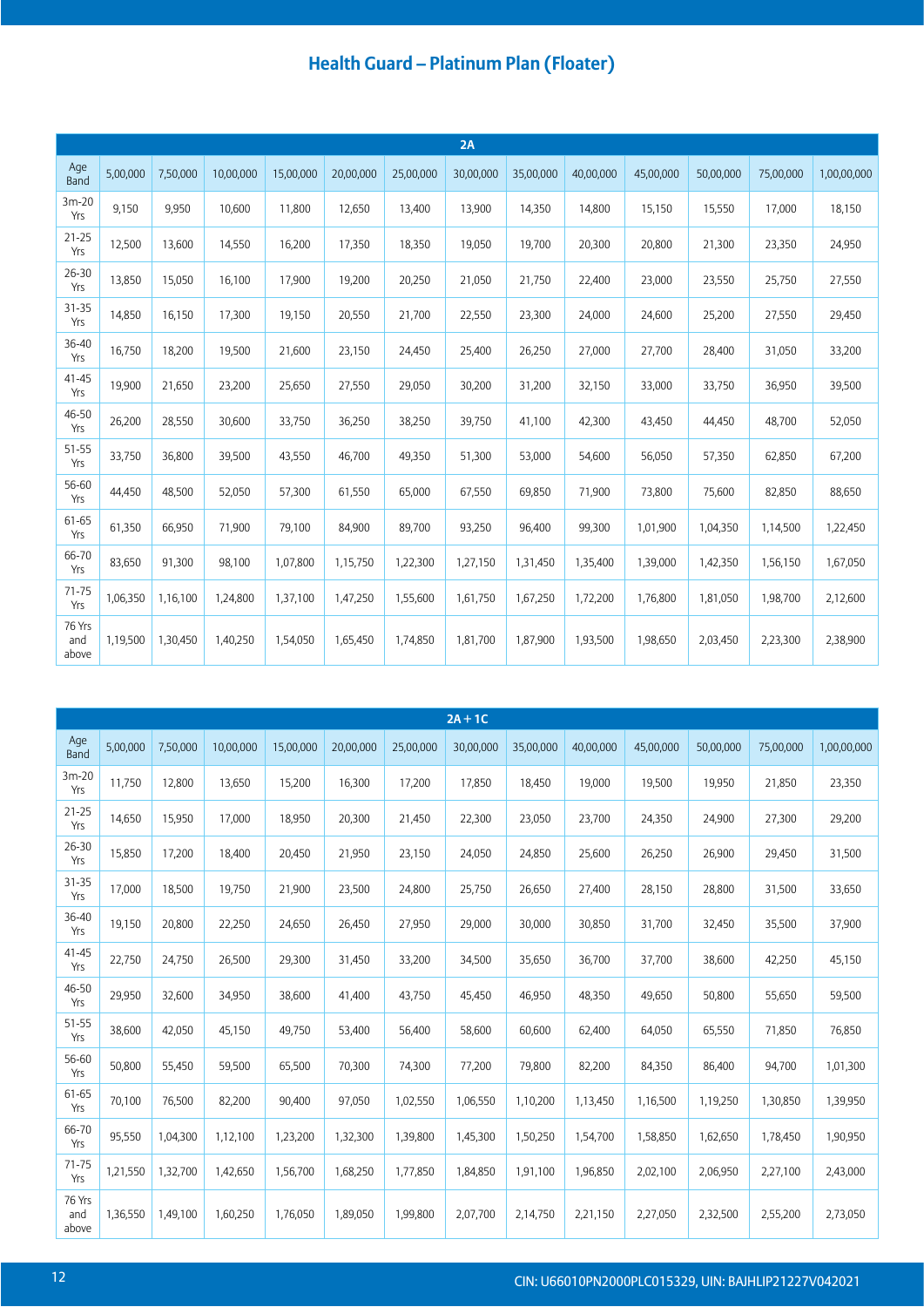|                        |          |          |           |           |           |           | $2A + 2C$ |           |           |           |           |           |             |
|------------------------|----------|----------|-----------|-----------|-----------|-----------|-----------|-----------|-----------|-----------|-----------|-----------|-------------|
| Age<br>Band            | 5,00,000 | 7,50,000 | 10,00,000 | 15,00,000 | 20,00,000 | 25,00,000 | 30,00,000 | 35,00,000 | 40,00,000 | 45,00,000 | 50,00,000 | 75,00,000 | 1,00,00,000 |
| $3m-20$<br>Yrs         | 15,700   | 17,050   | 18,200    | 20,250    | 21,700    | 22,950    | 23,800    | 24,600    | 25,350    | 26,000    | 26,600    | 29,150    | 31,150      |
| $21 - 25$<br>Yrs       | 18,600   | 20,200   | 21,550    | 24,000    | 25,750    | 27,200    | 28,250    | 29,200    | 30,050    | 30,850    | 31,600    | 34,600    | 37,000      |
| $26 - 30$<br>Yrs       | 19,700   | 21,450   | 22,900    | 25,450    | 27,300    | 28,850    | 29,950    | 30,950    | 31,850    | 32,700    | 33,500    | 36,650    | 39,200      |
| $31 - 35$<br>Yrs       | 20,600   | 22,400   | 23,900    | 26,550    | 28,500    | 30,050    | 31,250    | 32,300    | 33,250    | 34,100    | 34,900    | 38,200    | 40,800      |
| 36-40<br>Yrs           | 22,200   | 24,150   | 25,800    | 28,600    | 30,700    | 32,400    | 33,650    | 34,800    | 35,800    | 36,750    | 37,650    | 41,200    | 44,000      |
| $41 - 45$<br>Yrs       | 25,600   | 27,850   | 29,850    | 33,000    | 35,400    | 37,350    | 38,850    | 40,150    | 41,300    | 42,400    | 43,400    | 47,550    | 50,800      |
| 46-50<br>Yrs           | 33,700   | 36,700   | 39,350    | 43,400    | 46,600    | 49,200    | 51,100    | 52,850    | 54,400    | 55,850    | 57,150    | 62,600    | 66,950      |
| 51-55<br>Yrs           | 43,400   | 47,350   | 50,800    | 55,950    | 60,050    | 63,450    | 65,950    | 68,150    | 70,200    | 72,050    | 73,750    | 80,850    | 86,450      |
| 56-60<br>Yrs           | 57,150   | 62,350   | 66,950    | 73,700    | 79,100    | 83,550    | 86,850    | 89,800    | 92,450    | 94,900    | 97,200    | 1,06,550  | 1,13,950    |
| 61-65<br>Yrs           | 78,900   | 86,100   | 92,450    | 1,01,700  | 1,09,150  | 1,15,350  | 1,19,900  | 1,23,950  | 1,27,650  | 1,31,050  | 1,34,200  | 1,47,200  | 1,57,450    |
| 66-70<br>Yrs           | 1,07,500 | 1,17,350 | 1,26,100  | 1,38,600  | 1,48,850  | 1,57,250  | 1,63,450  | 1,69,000  | 1,74,050  | 1,78,700  | 1,83,000  | 2,00,800  | 2,14,800    |
| $71 - 75$<br>Yrs       | 1,36,750 | 1,49,300 | 1,60,450  | 1,76,300  | 1,89,300  | 2,00,050  | 2,07,950  | 2,15,000  | 2,21,450  | 2,27,350  | 2,32,800  | 2,55,500  | 2,73,350    |
| 76 Yrs<br>and<br>above | 1,53,600 | 1,67,750 | 1,80,300  | 1,98,050  | 2,12,700  | 2,24,800  | 2,33,650  | 2,41,600  | 2,48,800  | 2,55,450  | 2,61,600  | 2,87,100  | 3,07,150    |

|                        |          |          |           |           |           |           | $2A + 3C$ |           |           |           |           |           |             |
|------------------------|----------|----------|-----------|-----------|-----------|-----------|-----------|-----------|-----------|-----------|-----------|-----------|-------------|
| Age<br>Band            | 5,00,000 | 7,50,000 | 10,00,000 | 15,00,000 | 20,00,000 | 25,00,000 | 30,00,000 | 35,00,000 | 40,00,000 | 45,00,000 | 50,00,000 | 75,00,000 | 1,00,00,000 |
| $3m-20$<br>Yrs         | 19,600   | 21,300   | 22,750    | 25,300    | 27,150    | 28,650    | 29,800    | 30,750    | 31,700    | 32,500    | 33,300    | 36,450    | 38,950      |
| $21 - 25$<br>Yrs       | 22,500   | 24,450   | 26,100    | 29,050    | 31,200    | 32,900    | 34,200    | 35,350    | 36,400    | 37,350    | 38,250    | 41,900    | 44,750      |
| $26 - 30$<br>Yrs       | 23,650   | 25,700   | 27,450    | 30,500    | 32,750    | 34,550    | 35,900    | 37,100    | 38,200    | 39,200    | 40,150    | 43,950    | 47,000      |
| 31-35<br>Yrs           | 24,500   | 26,650   | 28,450    | 31,600    | 33,900    | 35,800    | 37,200    | 38,450    | 39,550    | 40,600    | 41,550    | 45,500    | 48,600      |
| 36-40<br>Yrs           | 26,100   | 28,400   | 30,350    | 33,700    | 36,150    | 38,150    | 39,650    | 40,950    | 42,150    | 43,250    | 44,300    | 48,450    | 51,800      |
| $41 - 45$<br>Yrs       | 28,850   | 31,350   | 33,550    | 37,200    | 39,900    | 42,100    | 43,750    | 45,200    | 46,550    | 47,800    | 48,900    | 53,550    | 57,250      |
| 46-50<br>Yrs           | 37,450   | 40,800   | 43,700    | 48,250    | 51,750    | 54,650    | 56,800    | 58,700    | 60,450    | 62,050    | 63,500    | 69,550    | 74,350      |
| 51-55<br>Yrs           | 48,250   | 52,600   | 56,400    | 62,200    | 66,750    | 70,500    | 73,250    | 75,750    | 78,000    | 80,050    | 81,950    | 89,800    | 96,050      |
| 56-60<br>Yrs           | 63,500   | 69,300   | 74,400    | 81,900    | 87,900    | 92,850    | 96,500    | 99,750    | 1,02,750  | 1,05,450  | 1,08,000  | 1,18,400  | 1,26,650    |
| 61-65<br>Yrs           | 87,650   | 95,650   | 1,02,700  | 1,13,000  | 1,21,300  | 1,28,150  | 1,33,200  | 1,37,700  | 1,41,850  | 1,45,600  | 1,49,100  | 1,63,550  | 1,74,950    |
| 66-70<br>Yrs           | 1,19,450 | 1,30,400 | 1,40,100  | 1,54,000  | 1,65,350  | 1,74,750  | 1,81,650  | 1,87,800  | 1,93,400  | 1,98,550  | 2,03,300  | 2,23,100  | 2,38,650    |
| $71 - 75$<br>Yrs       | 1,51,950 | 1,65,900 | 1,78,300  | 1,95,850  | 2,10,350  | 2,22,300  | 2,31,050  | 2,38,900  | 2,46,050  | 2,52,600  | 2,58,650  | 2,83,850  | 3,03,700    |
| 76 Yrs<br>and<br>above | 1,70,700 | 1,86,400 | 2,00,350  | 2,20,050  | 2,36,300  | 2,49,750  | 2,59,600  | 2,68,400  | 2,76,450  | 2,83,800  | 2,90,650  | 3,19,000  | 3,41,300    |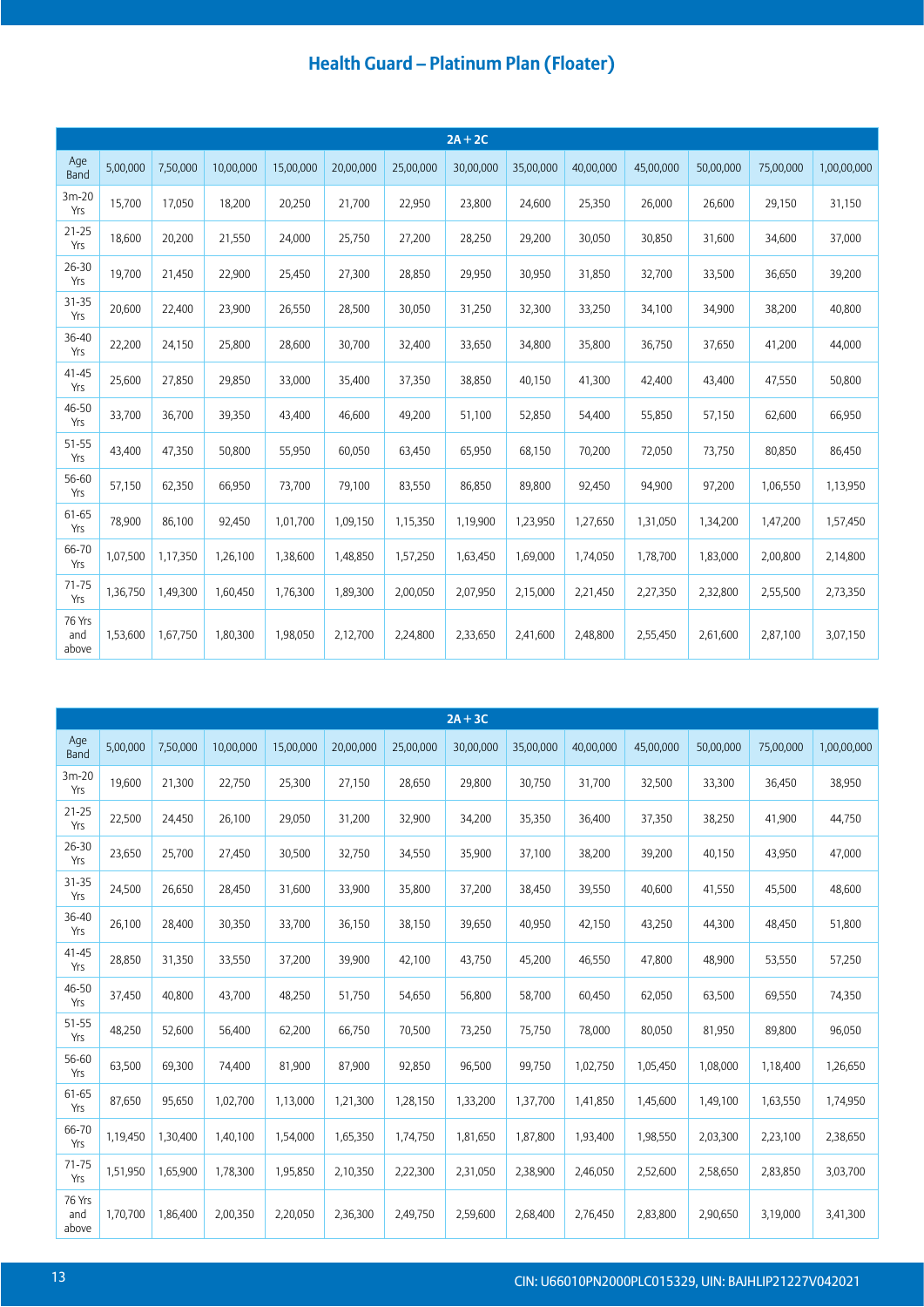|                        |          |          |           |           |           |           | $2A + 4C$ |           |           |           |           |           |             |
|------------------------|----------|----------|-----------|-----------|-----------|-----------|-----------|-----------|-----------|-----------|-----------|-----------|-------------|
| Age<br>Band            | 5,00,000 | 7,50,000 | 10,00,000 | 15,00,000 | 20,00,000 | 25,00,000 | 30,00,000 | 35,00,000 | 40,00,000 | 45,00,000 | 50,00,000 | 75,00,000 | 1,00,00,000 |
| $3m-20$<br>Yrs         | 23,500   | 25,550   | 27,300    | 30,350    | 32,600    | 34,400    | 35,750    | 36,950    | 38,000    | 39,000    | 39,950    | 43,700    | 46,750      |
| $21 - 25$<br>Yrs       | 26,400   | 28,700   | 30,650    | 34,100    | 36,600    | 38,650    | 40,150    | 41,500    | 42,700    | 43,850    | 44,900    | 49,150    | 52,550      |
| $26 - 30$<br>Yrs       | 27,550   | 29,950   | 32,000    | 35,600    | 38,150    | 40,300    | 41,850    | 43,250    | 44,550    | 45,700    | 46,800    | 51,250    | 54,750      |
| $31 - 35$<br>Yrs       | 28,450   | 30,900   | 33,000    | 36,700    | 39,350    | 41,550    | 43,150    | 44,600    | 45,900    | 47,100    | 48,200    | 52,750    | 56,400      |
| 36-40<br>Yrs           | 30,050   | 32,650   | 34,900    | 38,750    | 41,550    | 43,900    | 45,600    | 47,100    | 48,500    | 49,750    | 50,950    | 55,750    | 59,600      |
| $41 - 45$<br>Yrs       | 32,750   | 35,600   | 38,100    | 42,250    | 45,300    | 47,850    | 49,700    | 51,350    | 52,900    | 54,300    | 55,550    | 60,850    | 65,000      |
| 46-50<br>Yrs           | 41,200   | 44,850   | 48,100    | 53,050    | 56,950    | 60,150    | 62,500    | 64,600    | 66,500    | 68,250    | 69,850    | 76,500    | 81,800      |
| 51-55<br>Yrs           | 53,050   | 57,850   | 62,050    | 68,400    | 73,400    | 77,550    | 80,600    | 83,300    | 85,750    | 88,050    | 90,150    | 98,800    | 1,05,650    |
| 56-60<br>Yrs           | 69,850   | 76,200   | 81,800    | 90,050    | 96,700    | 1,02,150  | 1,06,150  | 1,09,750  | 1,13,000  | 1,16,000  | 1,18,800  | 1,30,250  | 1,39,300    |
| 61-65<br>Yrs           | 96,400   | 1,05,200 | 1,13,000  | 1,24,250  | 1,33,450  | 1,41,000  | 1,46,550  | 1,51,500  | 1,56,000  | 1,60,150  | 1,64,000  | 1,79,900  | 1,92,450    |
| 66-70<br>Yrs           | 1,31,400 | 1,43,450 | 1,54,150  | 1,69,400  | 1,81,900  | 1,92,200  | 1,99,800  | 2,06,550  | 2,12,750  | 2,18,400  | 2,23,650  | 2,45,400  | 2,62,550    |
| $71 - 75$<br>Yrs       | 1,67,150 | 1,82,500 | 1,96,100  | 2,15,450  | 2,31,350  | 2,44,500  | 2,54,150  | 2,62,800  | 2,70,650  | 2,77,850  | 2,84,550  | 3,12,250  | 3,34,100    |
| 76 Yrs<br>and<br>above | 1,87,750 | 2,05,050 | 2,20,350  | 2,42,050  | 2,59,950  | 2,74,750  | 2,85,550  | 2,95,250  | 3,04,100  | 3,12,200  | 3,19,700  | 3,50,900  | 3,75,450    |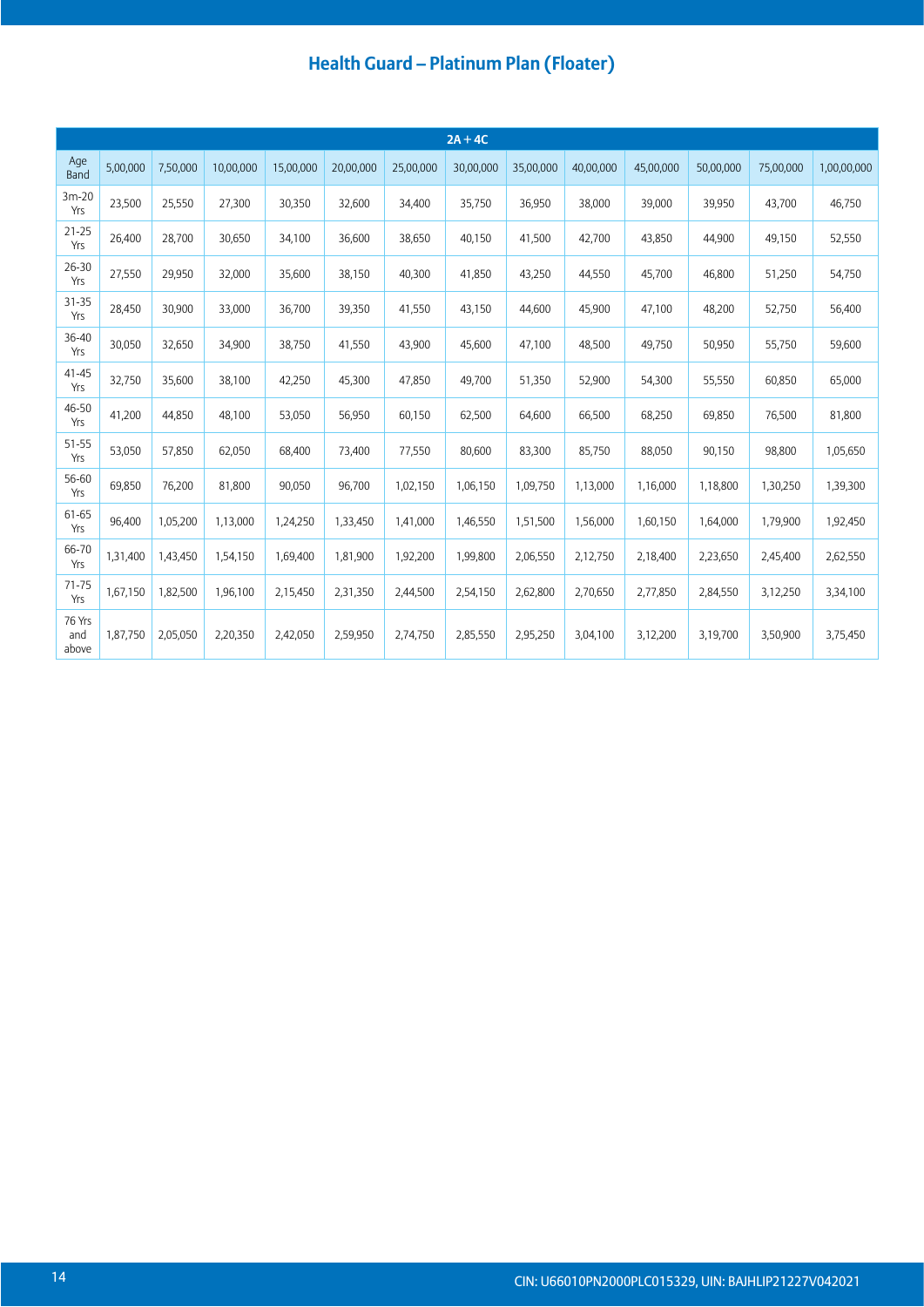#### **Discounts**

- 1 Family Discount –
- 10% if 2 eligible family members are covered under a single policy
- 15% if more than 2 of any of the eligible family members are covered under a single policy \*Family discount is not applicable to Health Guard Floater Policies.
- 2 Employee Discount: 20% discount on published premium rates to employees of Bajaj Allianz & its group Companies, this discount is applicable only if the Policy is booked in direct office code.
- 3 Online/Direct Business Discount: Discount of 5% will be offered in this product for policies underwritten through direct/online channel. Note: this discount is not applicable for Employees who get employee discount
- 4 Co pay Discount-: If opted voluntarily
- 10% discount on the policy premium
- 20% discount on the policy premium
- 5 Long Term Policy Discount-
- 4 % discount is applicable if policy is opted for 2 years
- 8 % discount is applicable if policy is opted for 3 years Note: Long Term discount is not applicable if Premium Payment mode is on Installment basis
- 6 Wellness Discount

As detailed in Wellness Benefit Section in the Policy Wordings, depending on number of parameters met by insured during a policy year discount will be offered on subsequent renewal premium.

| <b>Parameters Achieved</b> | <b>Discount</b> |
|----------------------------|-----------------|
| 4 out of 8                 | 5%              |
| 6 out of 8                 | 7.5%            |
| 8 out of 8                 | 10%             |

Note- If an Insured meets 8 out of 8 above mentioned parameters and he/she walks for 10000 steps for 20 days every month then they will be eligible for additional discount of 2.5%.

- 7 Zone Discount
- If You opt for coverage under Zone B, then You will be eligible for 20% discount on the premium
- If You opt for coverage under Zone C, then You will be eligible for 30% discount on the premium
- 8 Room Rent capping discount: (Applicable for Gold & Platinum Plan) If You opt for this cover You will be entitled for a per day room rent limit of 1.5% of hospitalization Sum Insured up to maximum Rs. 7,500 per day.

By opting for this cover You will be eligible for discount on premium as per below grid-

|                   | лa. |           |  |  |  |
|-------------------|-----|-----------|--|--|--|
| 300,000 and above | 10% | ᄗ<br>ە⁄ ر |  |  |  |

The overall Maximum Discount allowed is 55%

#### **Instalment Options**

- 0.086 for monthly mode, 0.257 for quarterly mode, and 0.509 for semi-annual mode.
- In case of policies with period more than 1 year, premium can be paid annually

#### **Optional Cover Premium Rates Waiver of Room Capping**

2% of Base Cover Premium

(Optional Cover - Waiver of Room Capping - UIN - BAJHLAP21577V012021)